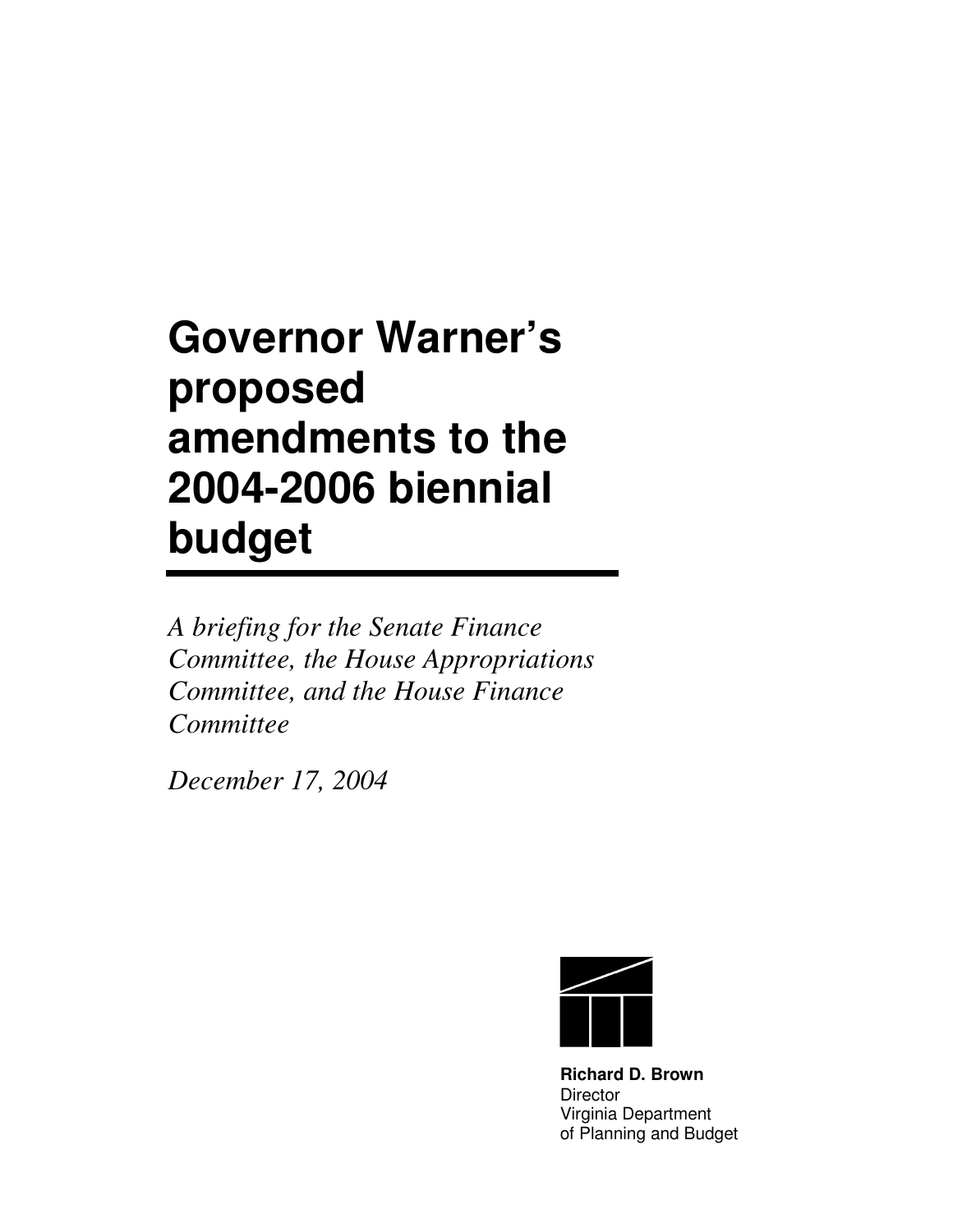June 30, 2004, balances

Additional resources for the 2004-06 biennium

Six-year spending forecast

Governor Warner's budget objectives

Specific actions to achieve objectives

Capital outlay program

Summary of general fund amendments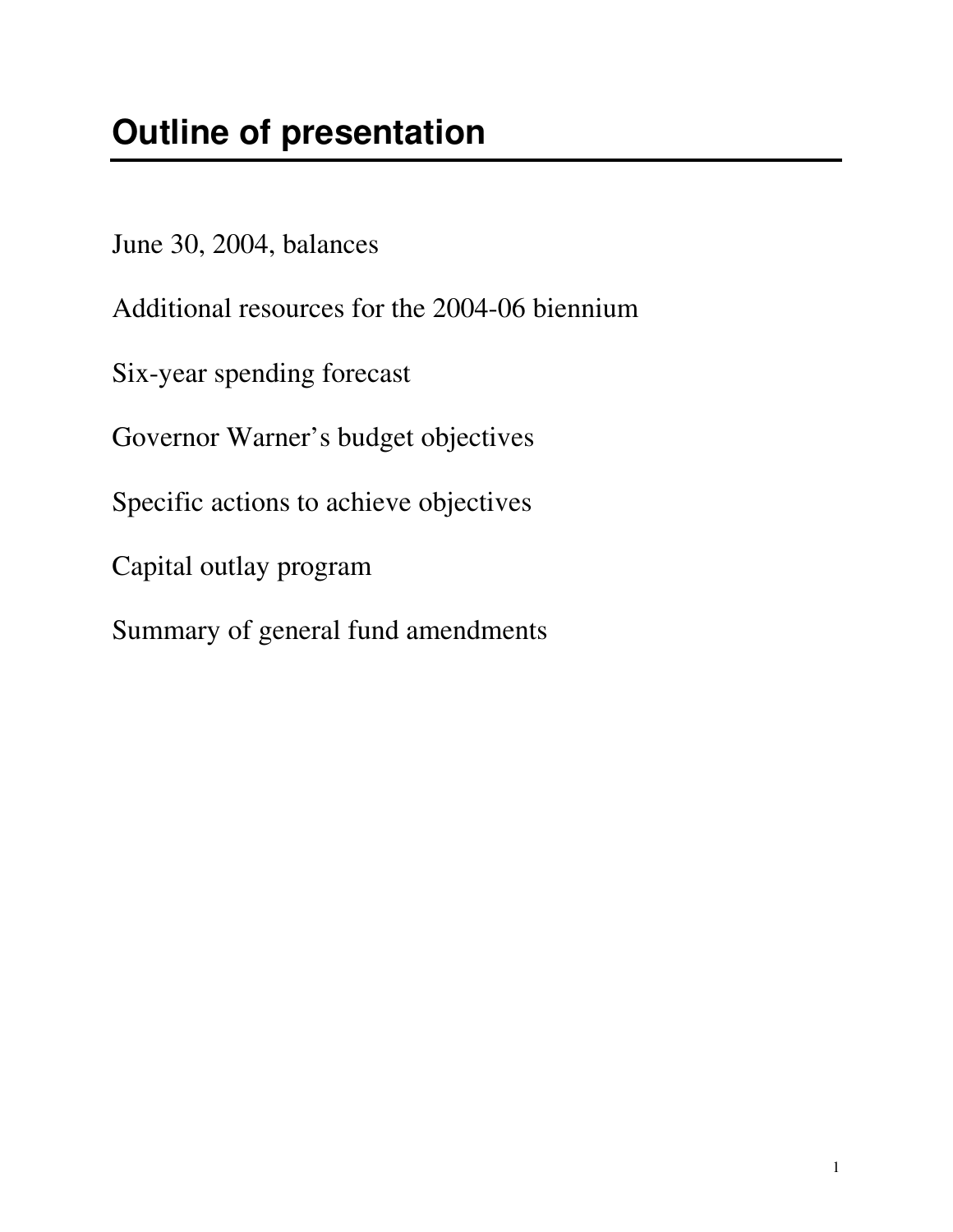### **Virginia Ended Fiscal Year 2004 With a Substantial Surplus But Most of It Is Committed and Not Available for On-Going Programs**

| Available General Fund Balance 6/30/04                    |               | \$ in Millions |  |
|-----------------------------------------------------------|---------------|----------------|--|
|                                                           |               | 769.5          |  |
| Less: Balance Anticipated in Appropriation Act on 6/30/04 |               | 273.9          |  |
| <b>Net Available Balance</b>                              |               | 495.6          |  |
| Commitments:                                              |               |                |  |
| <b>Additional Revenue Stabilization Fund Payments</b>     | $\mathcal{S}$ | 229.4          |  |
| Capital and Operating Expense Reappropriations            |               | 121.4          |  |
| <b>Natural Disaster Costs</b>                             |               | 36.3           |  |
| Water Quality Improvement Fund                            |               | 32.4           |  |
| Return of Accelerated Sales Tax to Transportation         |               | 23.8           |  |
| FY 2004 Lottery Proceeds Due Local Schools                |               | 8.8            |  |
| Repayment of Interest to Nongeneral Fund Accounts         |               | 7.6            |  |
| <b>Other Miscellaneous Costs</b>                          |               | 0.3            |  |
| <b>Subtotal</b>                                           | \$            | 460.0          |  |
| <b>Remaining Available Balance</b>                        | \$            | 35.6           |  |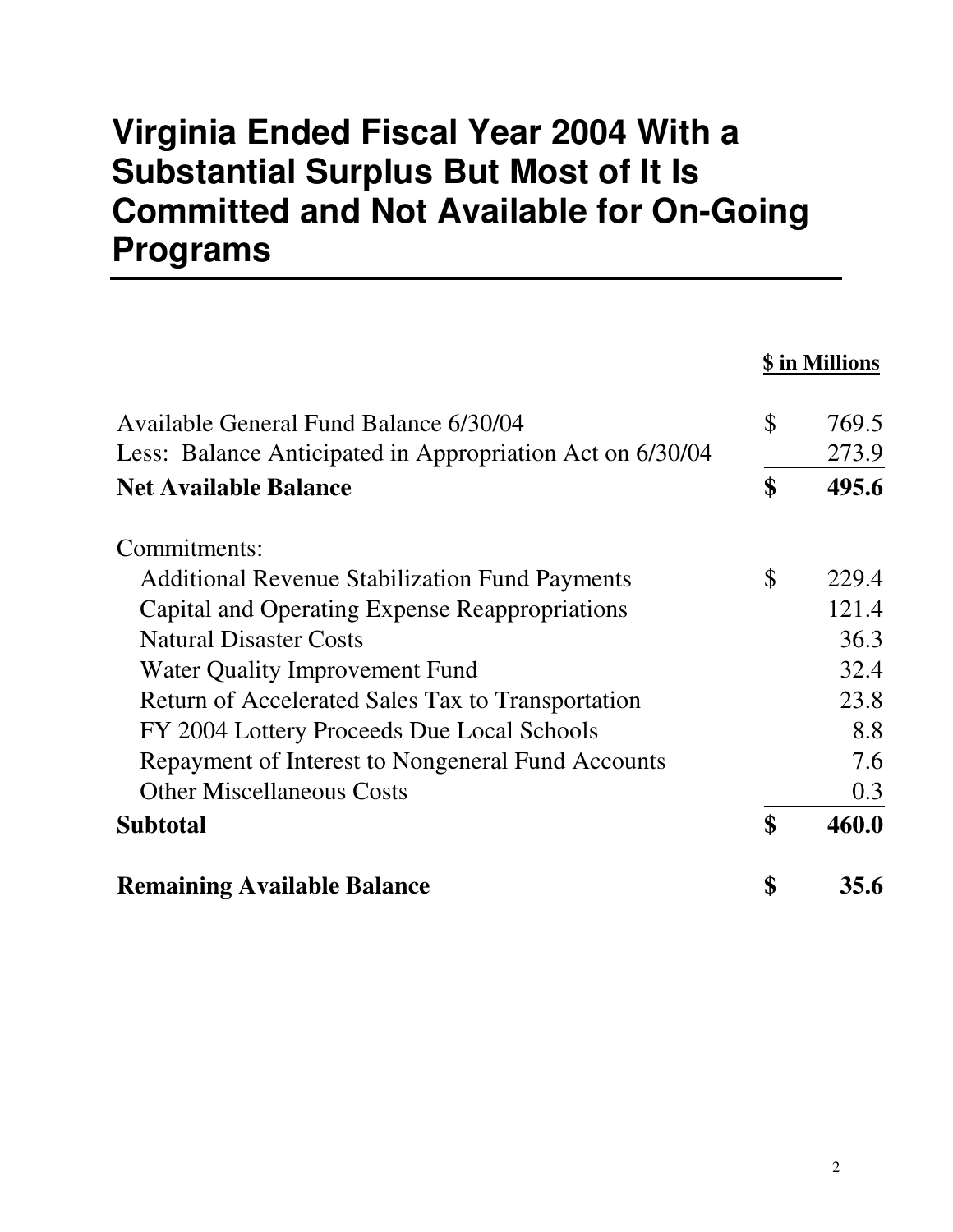### **Additional Resources Offer Budgetary Choices, But the Challenge is to Avoid Another Boom and Bust Cycle**

|                                           | \$ in Millions |       |
|-------------------------------------------|----------------|-------|
| <b>Additional General Fund Resources:</b> |                |       |
| <b>Net Revenue</b>                        | S              | 789.7 |
| Transfers:                                |                |       |
| <b>Lottery Proceeds</b>                   |                | 68.3  |
| <b>ABC</b> Profits                        |                | 10.0  |
| <b>Tax Partnership Balances</b>           |                | 10.7  |
| Debt Collections and Cost Recoveries      |                | 6.6   |
| <b>Other Transfers</b>                    |                | 12.7  |
| <b>Total</b>                              |                |       |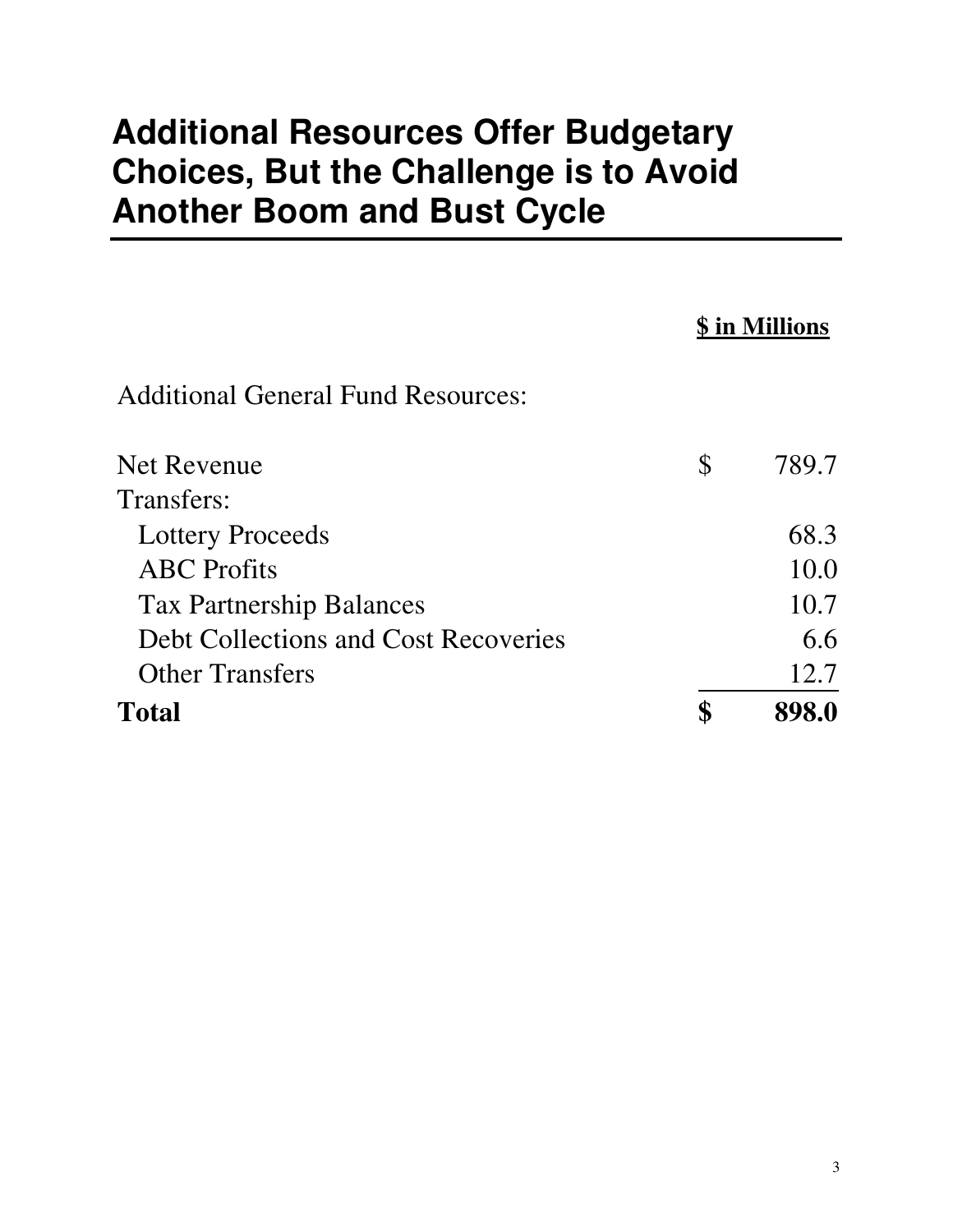### **A Six-Year Financial Projection Indicates That a Tight Fiscal Situation Re-emerges in Fiscal Year 2007**



Increased demands for the 2006-08 biennium come from:

- Rebasing of the SOQ school aid formula for revised costs including the new standards.
- Continuing upward trend in Medicaid utilization in the face of rising medical costs.
- Fully funding the car tax cap.
- Opening two new correctional facilities and the expansion of two existing facilities.
- Rising retirement costs attributed to recent economic downturns and an aging workforce.
- Increasing debt service costs as authorized debt is issued.
- Depositing required payments to the Revenue Stabilization Fund.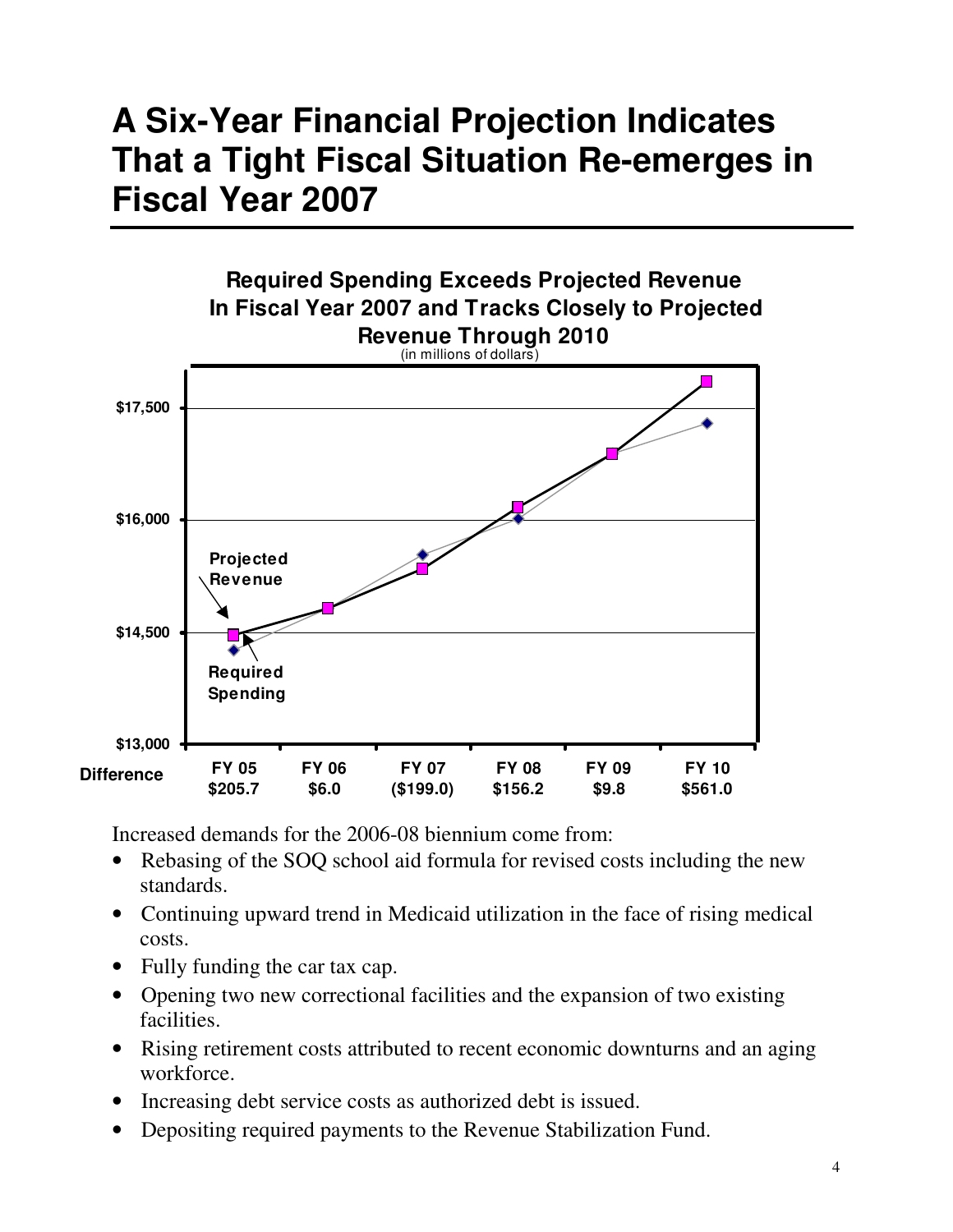# **Governor Warner's Proposed Budget Amendments Reflect Four Basic Objectives**

### **Objectives:**

- 1. Continue efforts to reform the tax code;
- 2. Maintain the Commonwealth's financial stability for the long-term;
- 3. Make focused investments that will pay measurable returns in the future; and
- 4. Meet the Commonwealth's basic commitment to transportation, education, health, and other core services.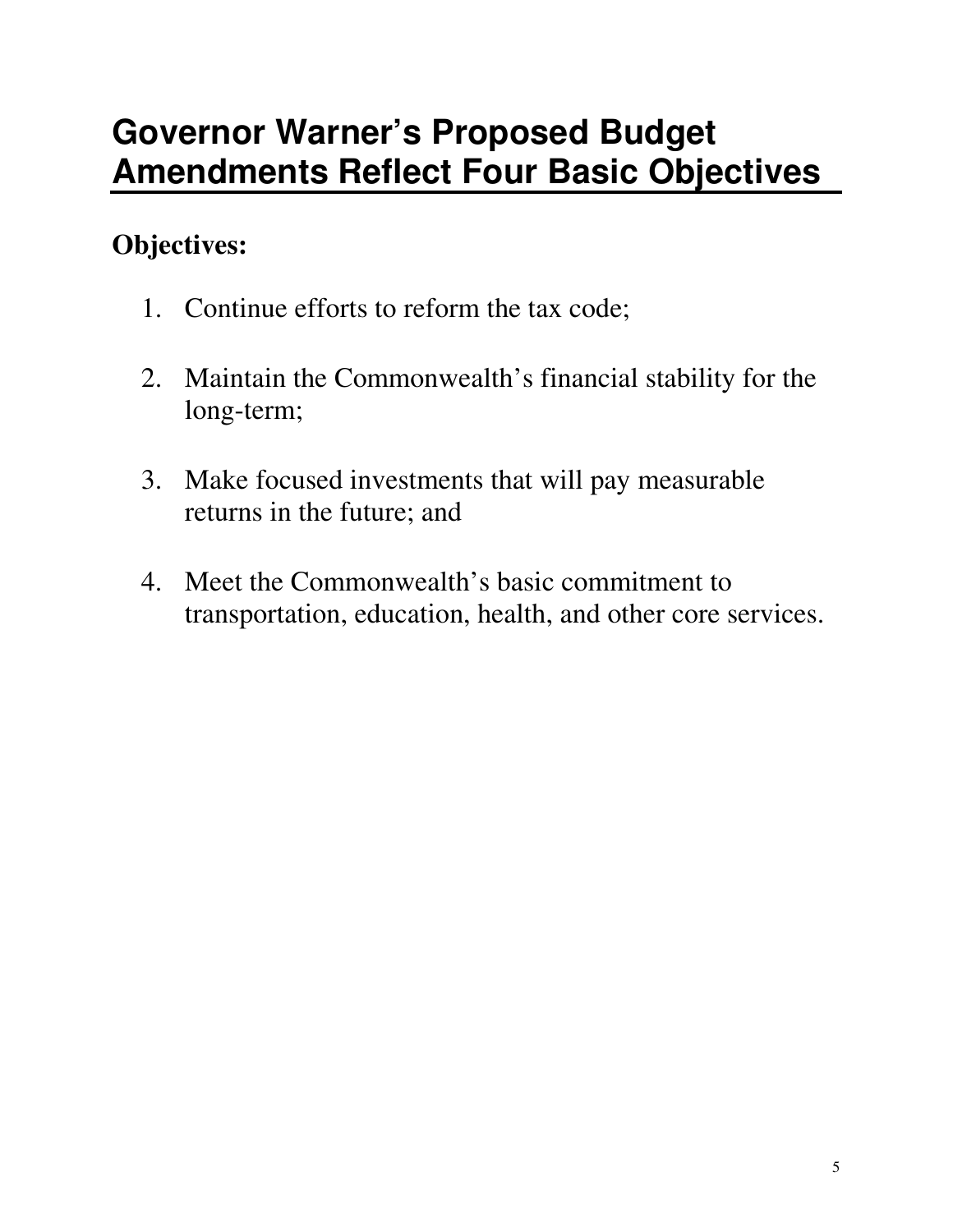# **Objective #1: Continue Efforts to Reform the Tax Code**

- The proposed budget amendments include \$24 million as a transition between the current Personal Property Tax Relief Act (PPTRA) and the \$950 million capped program that will be implemented beginning January 1, 2006. This funding covers the cost of reimbursements for delinquent bills filed by taxpayers for tax year 2005 and earlier that would otherwise not be reimbursed by the Commonwealth.
- Governor Warner's budget amendments also fund proposed legislation to complete the planned reduction in the sales tax on food on July 1, 2005. The impact of this policy change is \$99.1 million in fiscal year 2006.
- Finally, the proposed budget conforms Virginia's tax code with approximately 200 provisions in the federal Working Families Tax Relief Act of 2004 and the American Jobs Creation Act of 2004. The impact of this policy change is \$6.7 million over the biennium.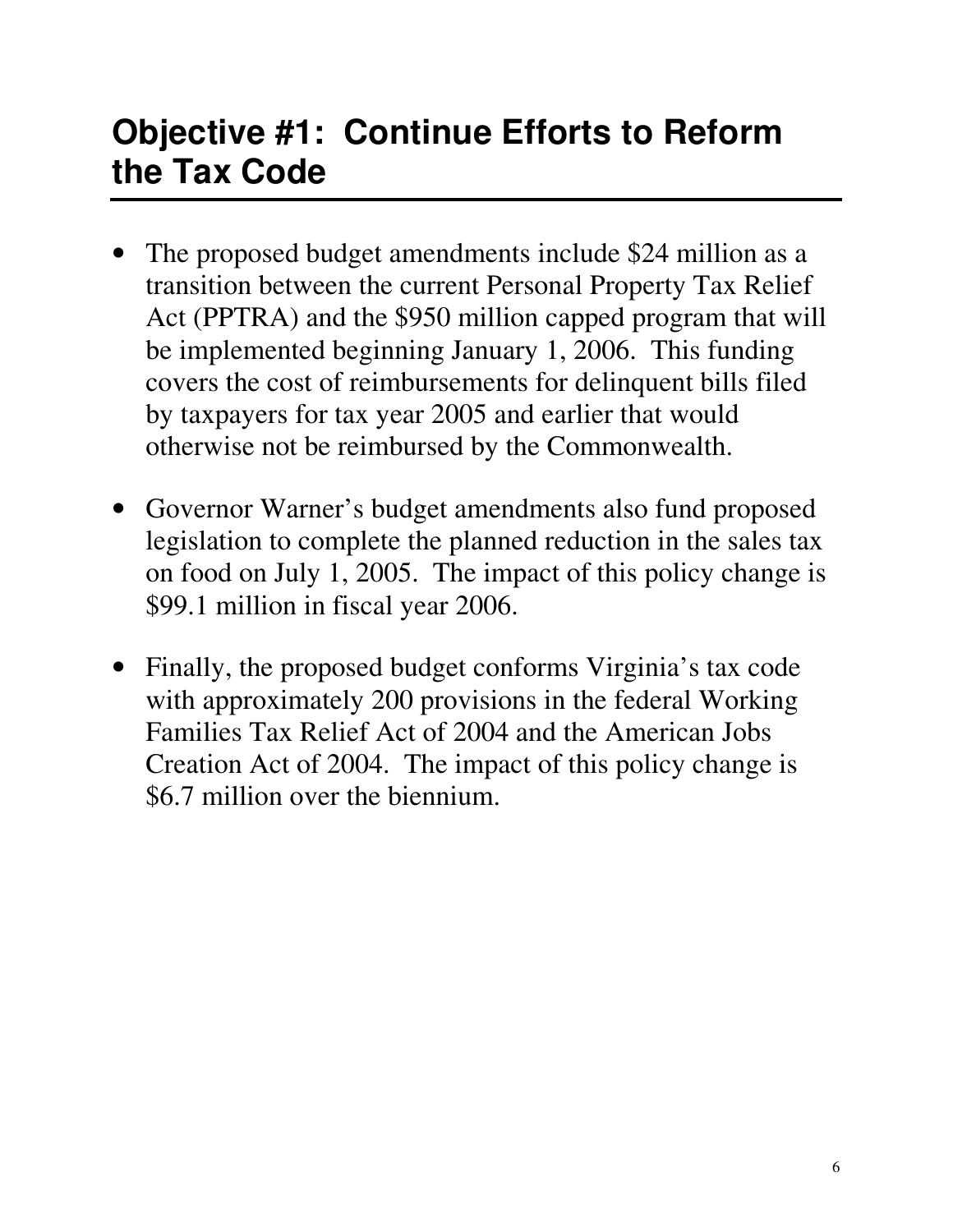# **Objective #2: Maintain the Commonwealth's Financial Stability for the Long Term**

• The Governor's budget adds \$229.4 million for the Revenue Stabilization Fund, which will restore the balance of the Fund to more than \$800 million by the end of fiscal year 2008 based on the revised revenue estimates in the budget.

| <b>Fiscal Year</b> | <b>Constitutional</b><br><b>Deposit</b> | <b>Super</b><br><b>Deposit</b> | <b>Fund</b><br>Balance* |  |
|--------------------|-----------------------------------------|--------------------------------|-------------------------|--|
| 2005               | $\overline{a}$                          | \$134.5                        | 482.0                   |  |
| 2006               | 181.9                                   |                                | 677.0                   |  |
| 2007               | 36.4                                    | -                              | 732.0                   |  |
| 2008               | 64.3                                    | -                              | 816.0                   |  |

#### **Revenue Stabilization Fund**

\*Includes projected interest earnings

- The Governor's recommendations also emphasize one-time spending (transportation, capital outlay, etc.) as opposed to ongoing spending. Nearly 60 percent of recommended new funding from the general fund is for one-time costs.
- Lastly, the budget amendments contain no new tax supported debt. A pay-as-you-go capital program of \$166.5 million from the general fund is included, consistent with the longterm fiscal outlook.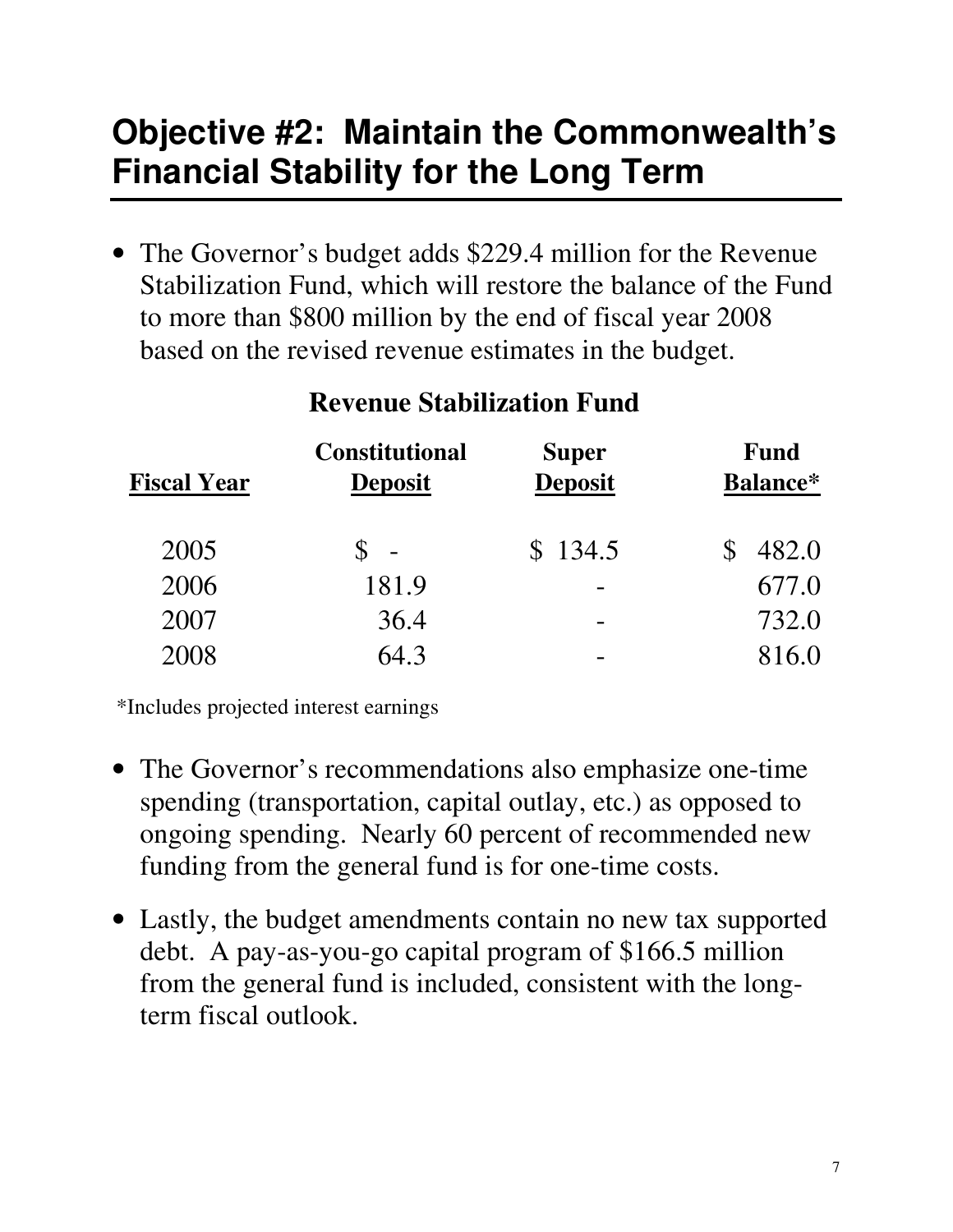### **Nearly 60 Percent of Recommended New Funding From the General Fund Is for One-Time Costs**

- Examples of one-time recommendations include:
	- \$350.0 million for transportation
	- \$229.4 million in Revenue Stabilization Fund deposits
	- \$121.1 million for general fund pay-as-you-go capital outlay which includes:
		- \$69.3 million for cost increases in previously funded capital projects;
		- **\$31.6 million for equipment for previously funded** projects coming on-line this biennium; and
		- \$20.2 million in other pay-as-you-go capital outlay projects
	- \$32.4 million in deposits to the Water Quality Improvement Fund
	- \$24.0 million to assist localities impacted by the delay in 2006 car tax reimbursements
	- \$16.1 million for the Virginia Works program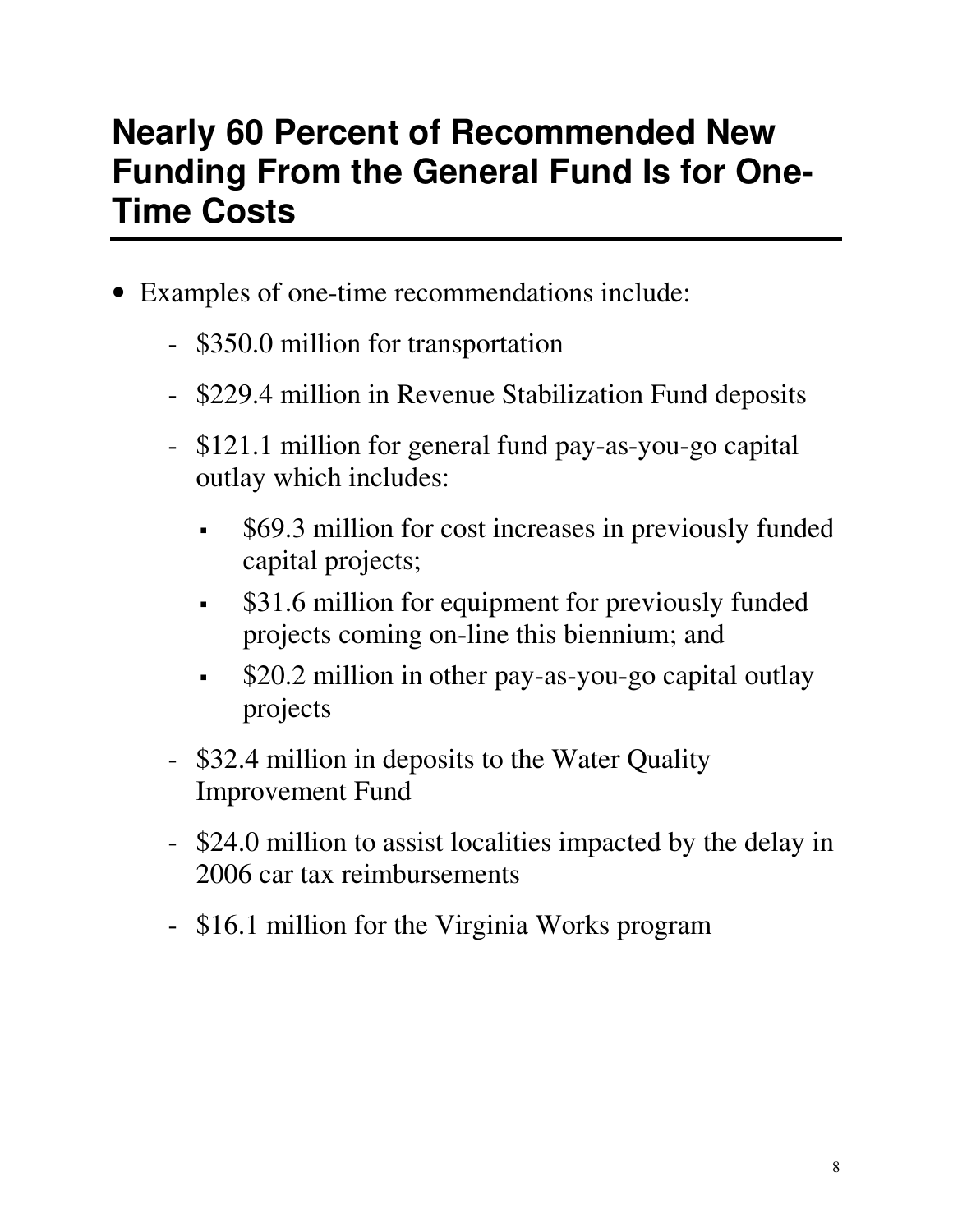### **Investments in K-12 Education Include:**

- \$1.6 million to advance a school-based program to offer breakfast to students, as part of the Governor's "Healthy Virginians" campaign.
- Language amendment to provide an additional \$20.0 million in Literary Fund money to address school construction projects on the Board of Education's First Priority Waiting List.

#### **Investments in Higher Education Research Include:**

- \$3.5 million to further strengthen three promising research programs to improve Virginia's competitive position in higher education research, to fund reference resources for researchers, and to advance science and engineering education that have the potential to sustain and expand Virginia's technology economy.
	- − Host-Pathogen-Environment Interaction (HPEI) Program at Virginia Tech.
	- − Morphogenesis and regenerative medicine research program at the University of Virginia.
	- − Computation and modeling research and partnerships through the Virginia Modeling, Analysis, and Simulation Consortium (VMASC) at Old Dominion University.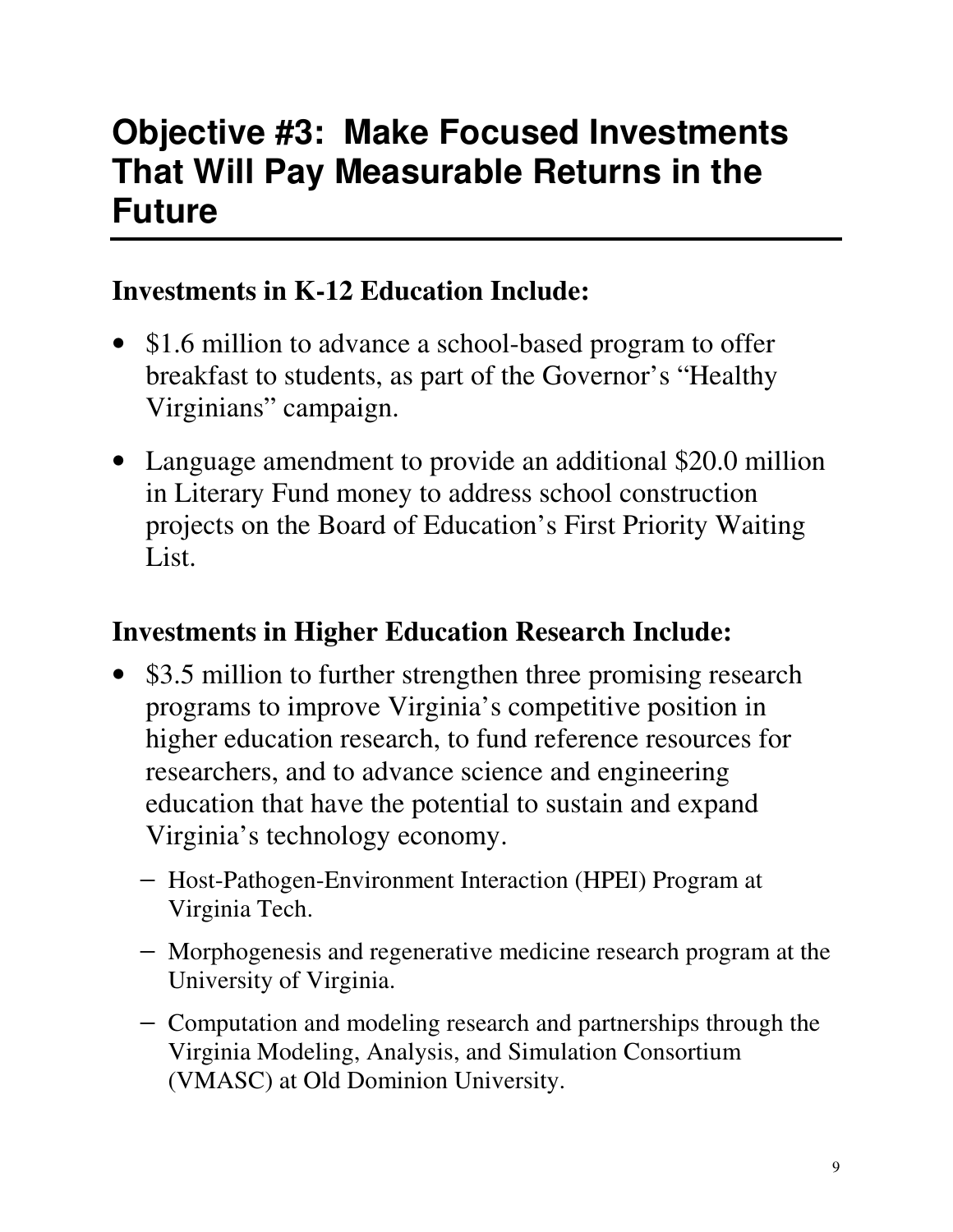#### **Investment in Virginia Works Includes:**

• \$20.9 million (including \$2.0 million for the Governor's Development Opportunity Fund) for a number of programs to provide new, targeted economic development tools for rural and distressed communities that will strengthen and support existing businesses and new businesses of all sizes across multiple industry sectors.

#### *Virginia Works for Existing Business (\$4.0 million)*

• Over \$4 million for two regional consortium grants to support specifically identified current and future workforce training needs of existing businesses in distressed regions of the state.

#### *Virginia Works for New Business (\$10.1 million)*

• Nearly \$3 million to acquire and develop a 38-mile section (from the Halifax County line to Lawrenceville) for the state's "rails to trails" effort.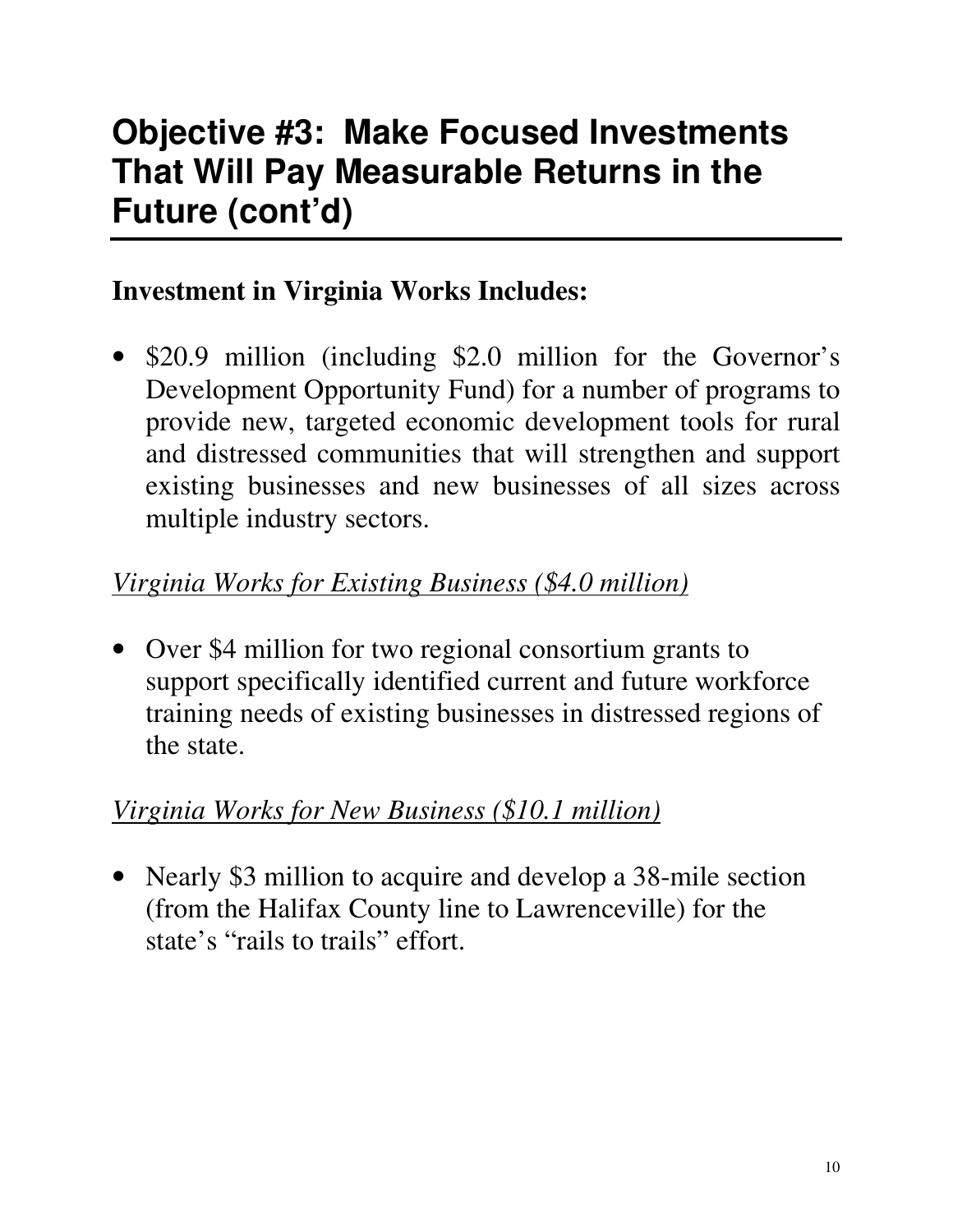### *Virginia Works for New Business (cont'd)*

- \$0.4 million to create a New Virginia Trails program that links, through marketing and signage, a series of existing but related sites and venues including the Crooked Road Music Trail, the Virginia Birding Trail, the Virginia Civil Rights Freedom Trail, and the Civil War Trail.
- \$0.3 million for technical assistance to communities and businesses for tourism development support.
- \$0.1 million for the Virginia Enterprise Initiative to provide special targeted assistance to entrepreneurs and microbusinesses in the tourism sector.
- Nearly \$5.0 million for the Virginia artisan initiative.
	- − \$0.2 million to support an artisan network organization that will provide marketing assistance and services to professional artisans in Virginia.
	- − \$0.2 million to the Virginia Community College System to develop and implement a curriculum focused on the entrepreneurial and craft skills needed for students to become professional artisans.
	- − \$0.1 million to the Department of Education to develop a regional summer Governor's School program focused on a range of cultural subjects such as regional music, instrument making, and pottery.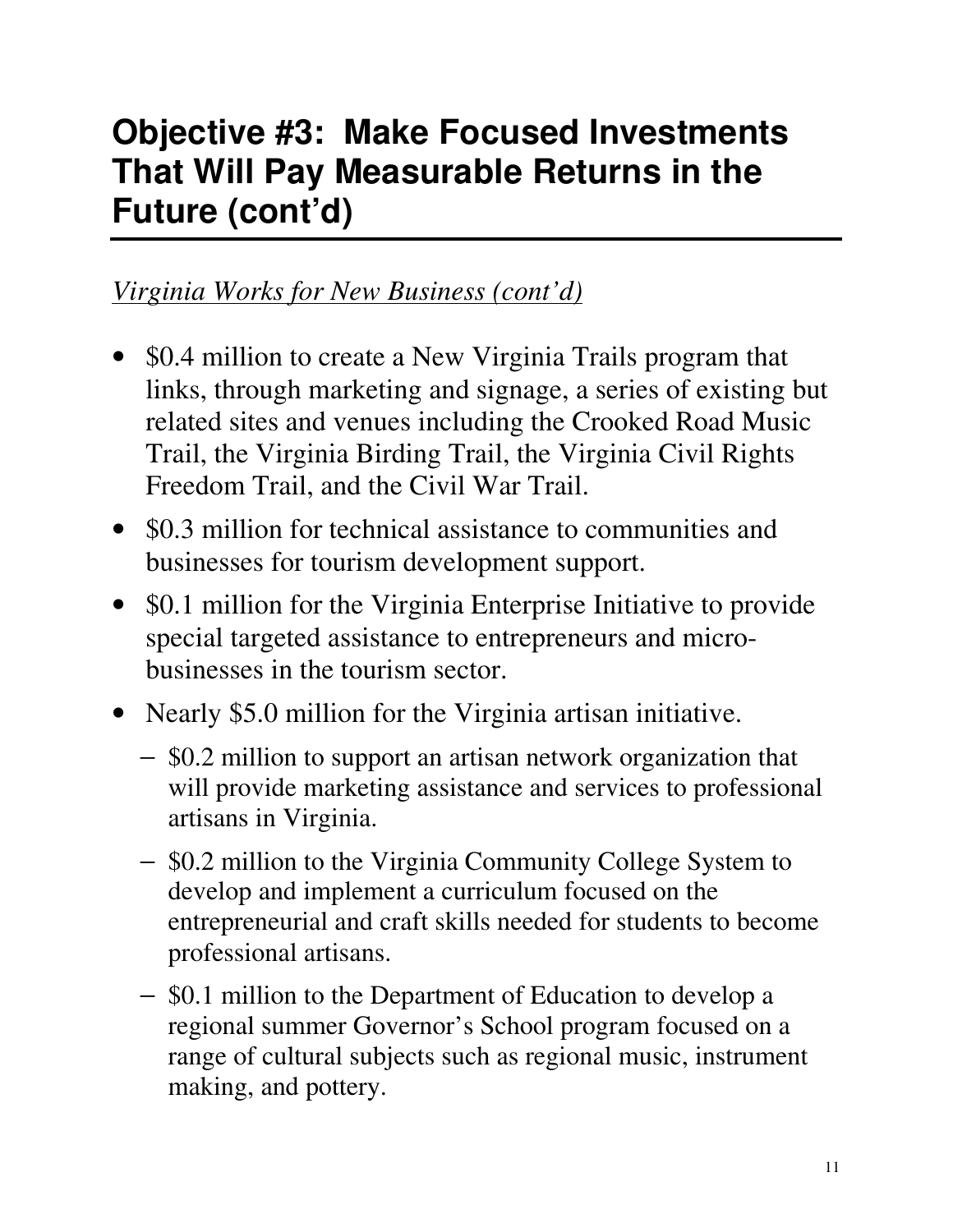#### *Virginia Works for New Business (cont'd)*

- − \$4.1 million to develop two regional artisan centers to serve as tourism destinations and sales venues for artisan products.
- − \$0.1 million to develop a Virginia Artisan Trail that will direct tourists to existing artisan venues in the western part of the state.
- − \$0.3 million to support an artisan production facility to be developed in the coalfields region of Virginia. The facility would provide space and equipment for artisans to make their crafts.
- Nearly \$1.1 million to strengthen advanced manufacturing in Virginia's distressed areas:
	- − \$0.4 million to the Virginia Community College System to complete development of a new advanced manufacturing/packing program at Dabney Lancaster Community College.
	- − \$0.1 million to Virginia Tech to support the Sloan Foundation Forestry Industries Center.
	- − \$0.2 million to the Virginia Economic Development Partnership to assist small manufacturers with the export of advanced manufacturing products.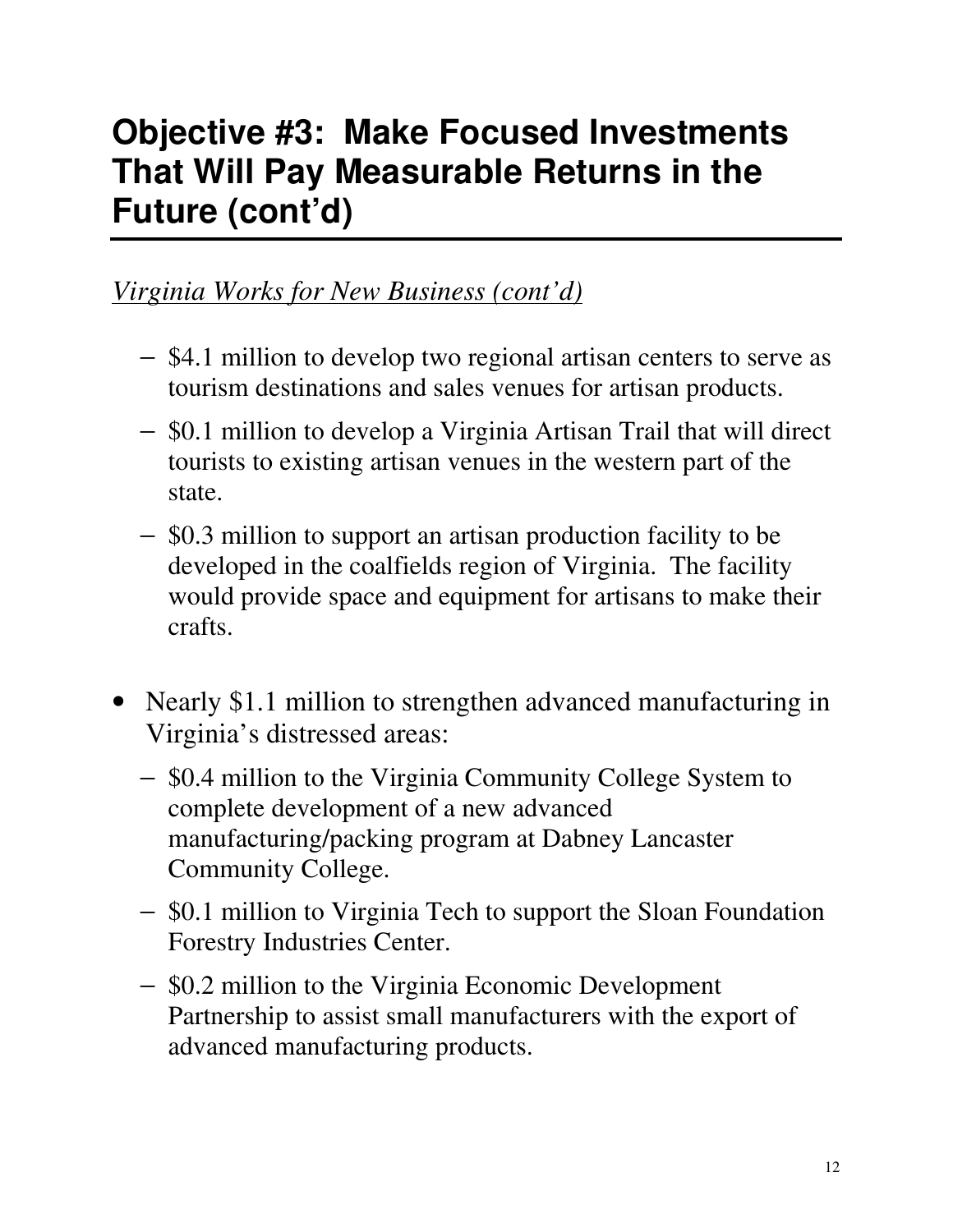### *Virginia Works for New Business (cont'd)*

- − \$0.4 million to the Virginia Community College System to be provided to Virginia's Philpott Manufacturing Extension Partnership to support the creation of the Virginia Small Manufacturing Assistance Program, which will provide targeted assistance to the startup of new, and the expansion of existing, small advanced manufacturing businesses in rural Virginia.
- \$0.2 million to the Virginia Department of Agriculture and Consumer Services to develop and implement a program to facilitate the development and marketing of high-value specialty agricultural production.
- \$0.1 million to the Virginia Department of Agriculture and Consumer Services to be provided to Virginia Tech and Virginia State University for additional research and field tests of specialty crops to determine which crops are best suited to Virginia conditions.

#### *Virginia Works for Strengthened Communities (\$4.7 million)*

- \$0.6 million to establish a community development financial institution to provide business and housing loans. The institution will be capitalized with about \$15 million in existing assets.
- \$0.1 million to support increased access to New Market tax credits, a federal program designed to stimulate private investment in distressed communities.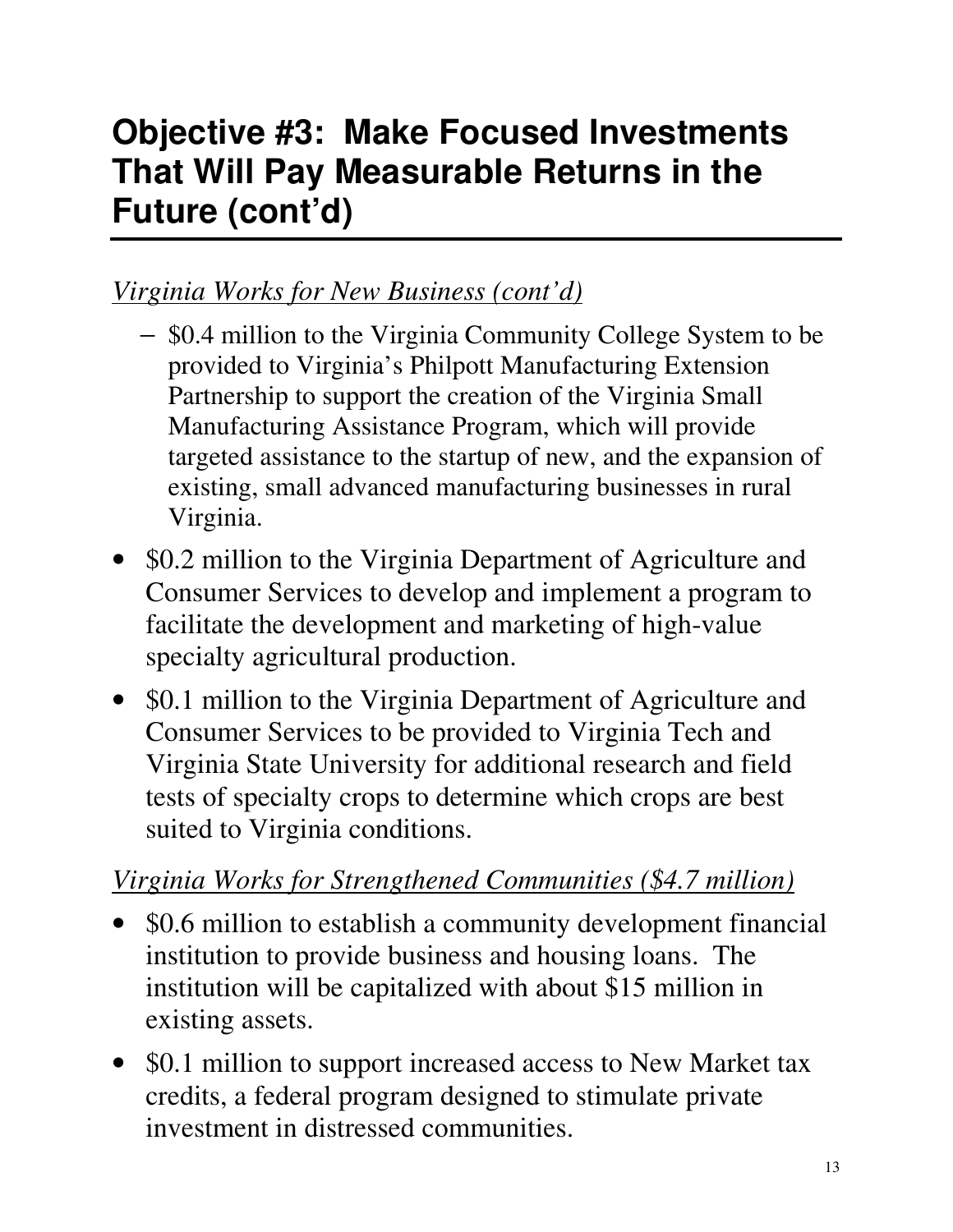### *Virginia Works for Strengthened Communities (cont'd)*

• \$4.0 million to be deposited to the Virginia Brownfields Restoration and Economic Redevelopment Assistance Fund (\$2.0 million to be allocated for grants to assist localities and economic development authorities in rural areas of Virginia to acquire and redevelop closed industrial sites).

#### **Investments in Public Safety Include:**

• \$1.2 million to increase the availability of sanctions other than jail or prison for technical probation and parole violators. Space in these facilities is needed for more serious and violent offenders. This initiative would add alternatives (including home electronic monitoring, a pilot "return to custody" program and two additional day reporting centers) to the sanctions available to judges and probation and parole officers.

#### **Investments in Natural Resources Include:**

• More than \$2.0 million and 27 positions for state park operations and staffing. Provides staff, equipment, supplies, and other costs for parks with State Park and Natural Area General Obligation Bond construction projects that will be completed this biennium. Includes 10 park rangers for public safety at other parks.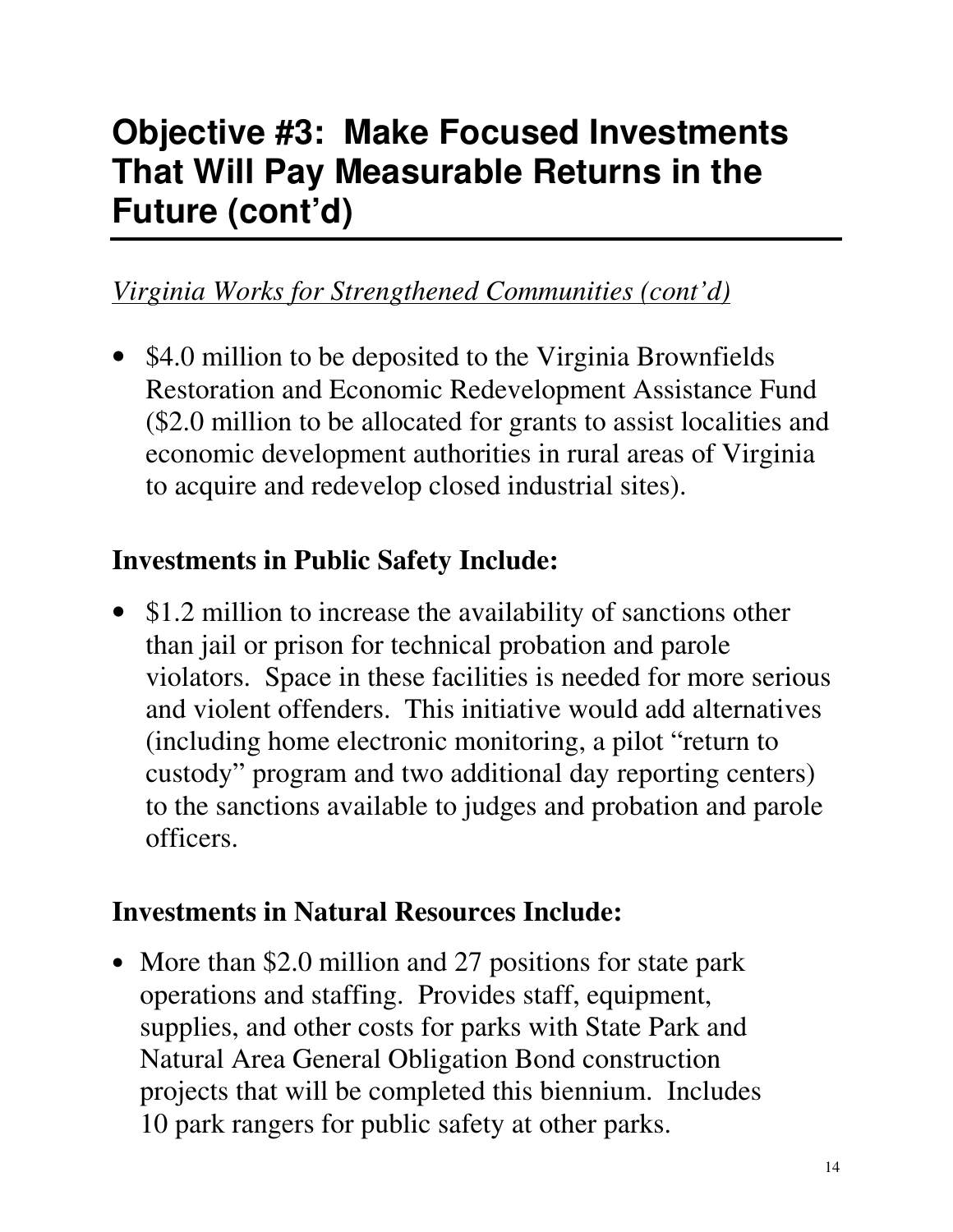#### **Investments in Technology Include:**

- \$1.6 million to finance a biotechnology loan program, providing for technology commercialization activities related to biotechnology inventions.
- \$0.5 million to update Virginia's aerial photography database in support of 911 services, homeland security, tax assessment, transportation planning, and economic development.
- \$0.3 million to expand statewide technology strategic planning and project management.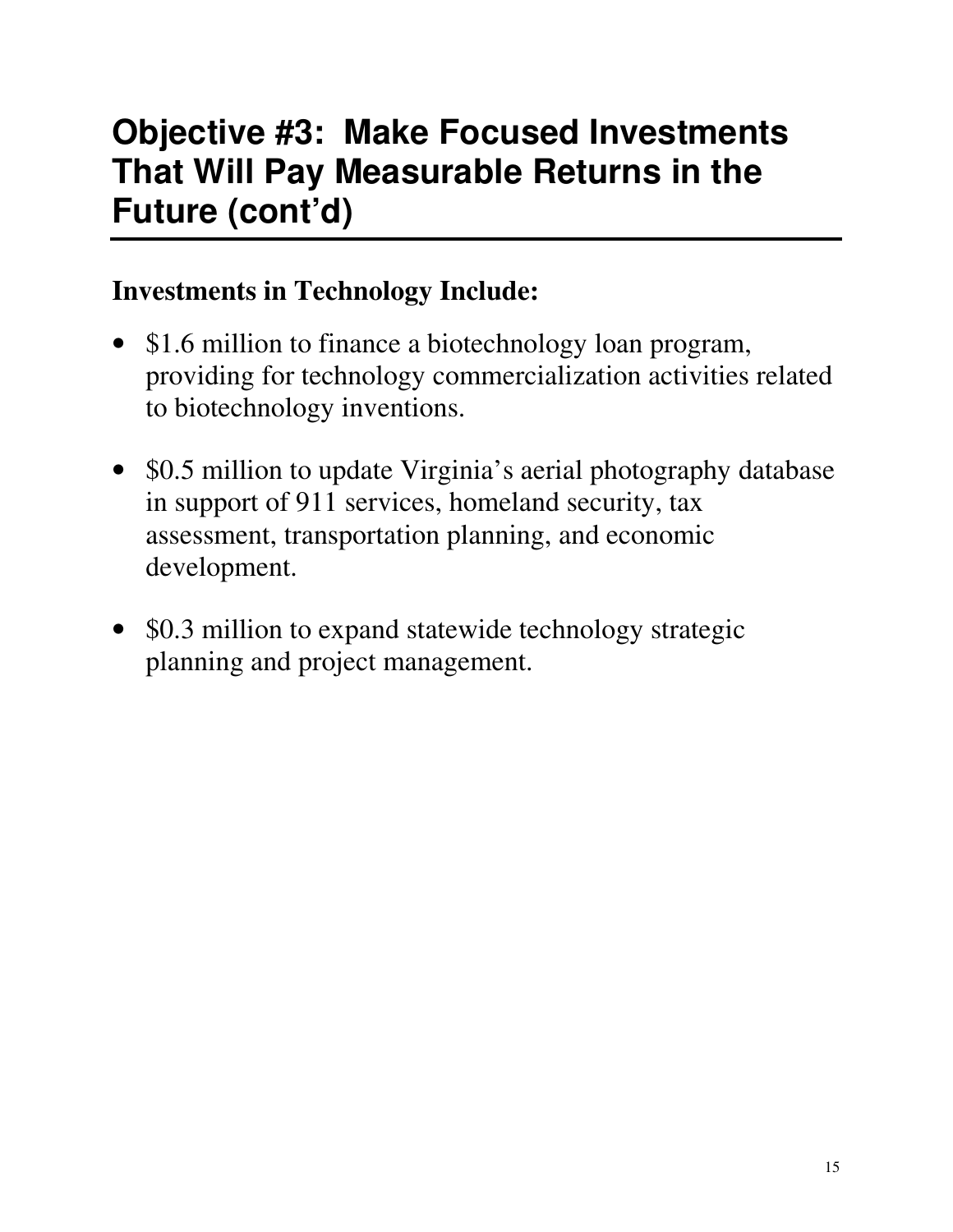### **Objective #4: Meet the Commonwealth's Basic Commitment to Provide a Cash Infusion for Transportation**

- In recent years, numerous studies on transportation have concluded that Virginia's transportation needs outstrip available resources by a substantial margin.
- Any long-term solution to Virginia's transportation issues will require multiple ideas and approaches plus additional resources.
- Governor Warner's proposed budget amendments provide a large cash infusion for transportation totaling more than \$824 million. While much of this revenue is one-time and does not constitute a permanent fix for Virginia's transportation issues, it does provide substantial additional resources for transportation.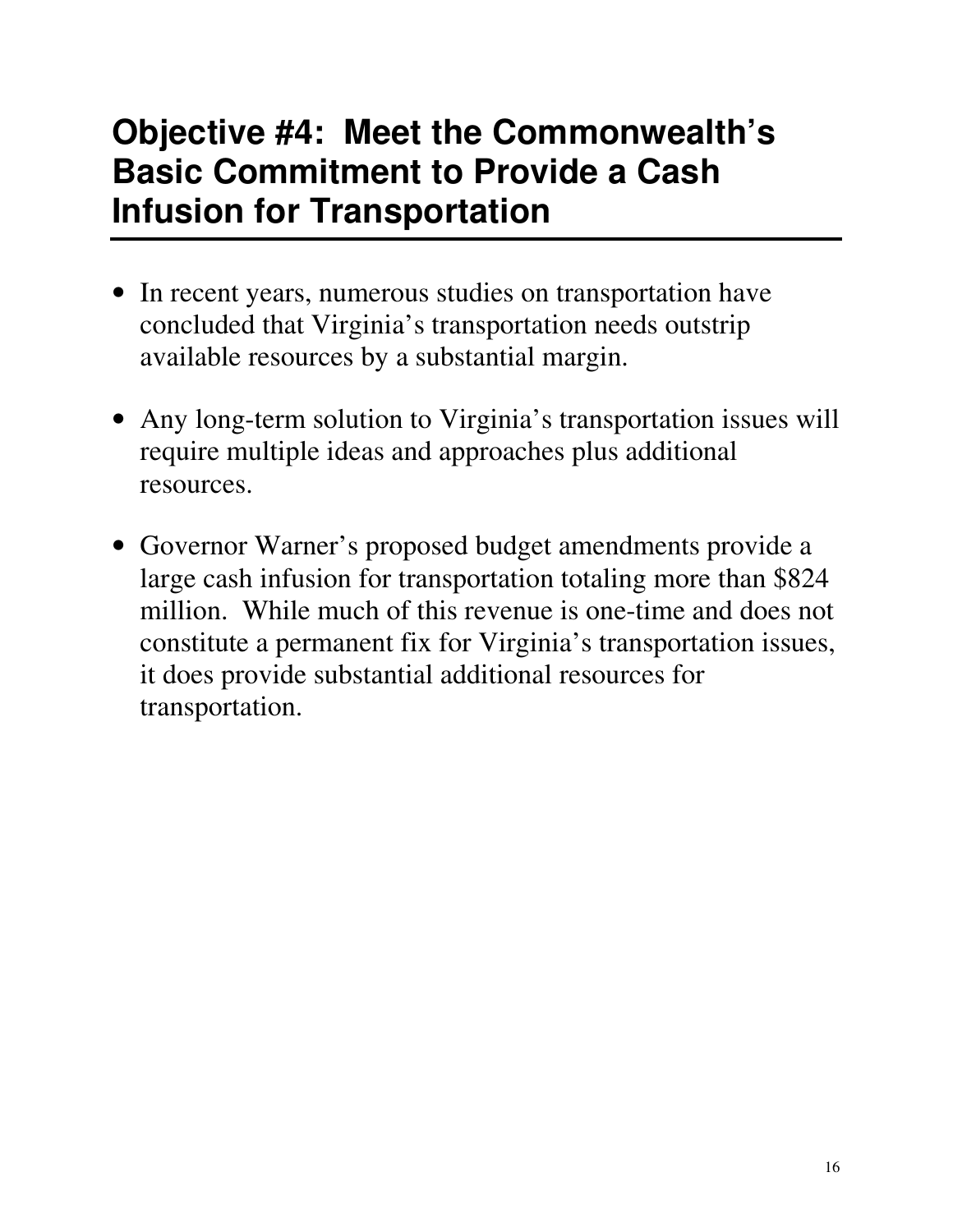# **Objective #4: Meet the Commonwealth's Basic Commitment to Transportation**

- Additional funds are provided for the following transportation efforts:
	- − \$140.0 million for a Private Partnership Revolving Fund to create an incentive fund for private developers to work with the state in constructing needed infrastructure projects;
	- − \$256.4 million to eliminate deficits on projects which are complete but which would still require future construction allocations;
	- − \$80.0 million for a Mass Transit Partnership Fund to encourage localities to undertake new mass transit projects and address existing mass transit maintenance needs;
	- − \$80.0 million for a Local Partnership Fund to encourage local governments to manage and oversee road construction projects within their boundaries;
	- − \$23.2 million for a Rail Partnership Fund to provide a dedicated source of revenue for rail projects;
	- − \$97.4 million to address maintenance needs throughout the Commonwealth; and
	- − \$147.0 million to flow through the state funding formula to the benefit of all modes of transportation.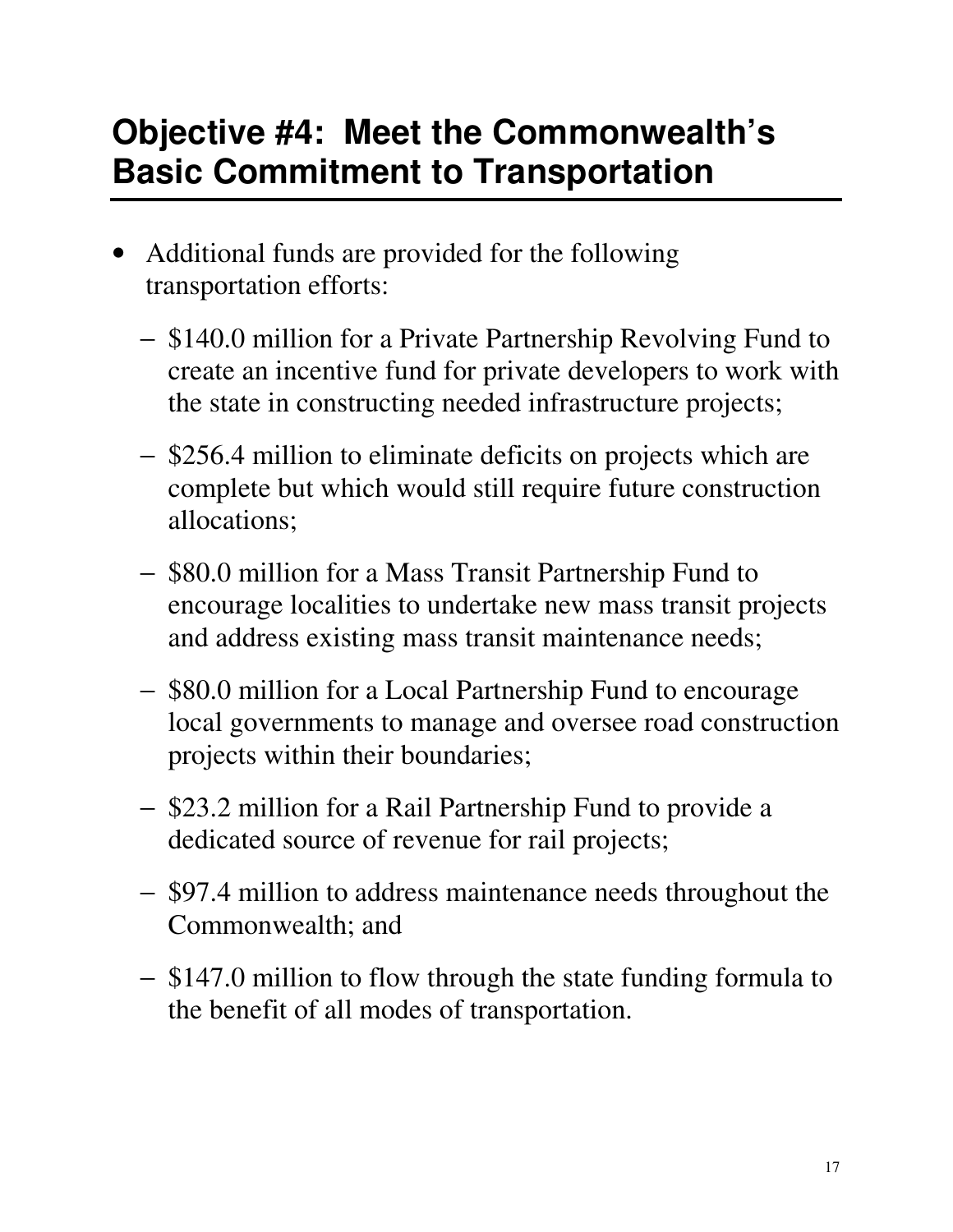# **Objective #4: Meet the Commonwealth's Basic Commitment to Transportation**

The sources of funding for the Governor's transportation recommendation are:

- A one-time re-payment from the general fund (\$350.0) million)
- Transportation funds that had been appropriated to nontransportation agencies or transferred to the general fund (\$23.6 million general fund appropriations will be provided to replace the transportation funds)
- The return of auto rental tax collections to Transportation (\$23.2 million for Rail Partnership Fund)
- Additional federal grants (\$228.3 million)
- Additional state transportation funds (\$198.9 million)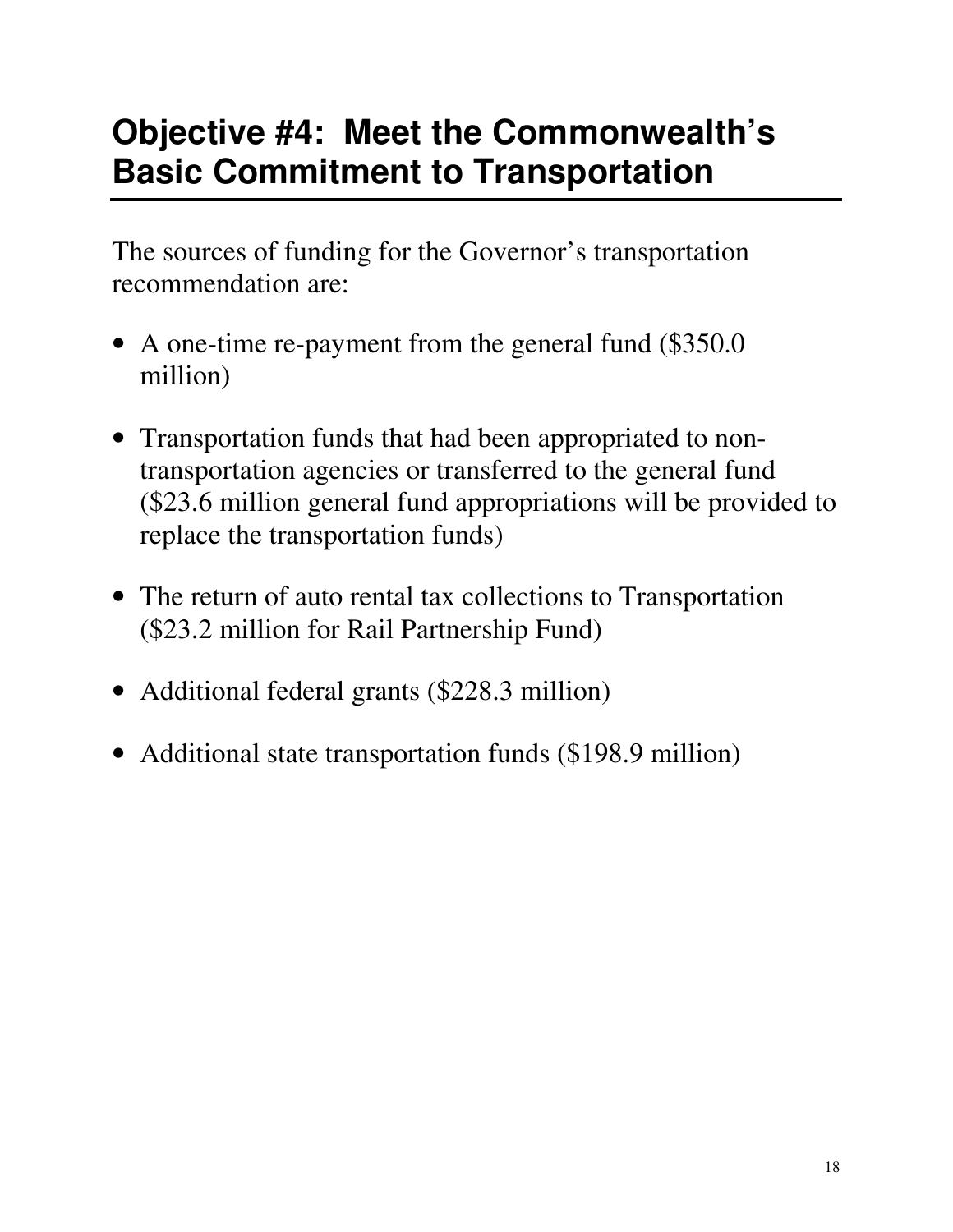### **K-12 Education Recommendations Include:**

- \$54.8 million to provide a 3.0 percent salary increase for all public school employees effective December 1, 2005.
- \$35.2 million due school divisions from additional lottery proceeds collected in fiscal year 2004 and projected additional proceeds in fiscal year 2005 and fiscal year 2006.
- \$19.7 million to address revised student counts for the English as a Second Language (ESL) and the special education programs; to update for the latest non-professional retirement contribution rate; and to correct school level enrollment data.
- \$13.0 million for the Standards of Quality to account for revised sales tax projections.
- \$3.0 million for approved General Educational Diploma (GED) centers to increase the number of instructional classes, the frequency of testing, and the number of testing locations.
- \$0.2 million for training of school board members as part of the Partnership for Achieving Successful Schools (PASS) program.
- \$0.2 million to conduct academic reviews of schools that have been "Accredited with Warning."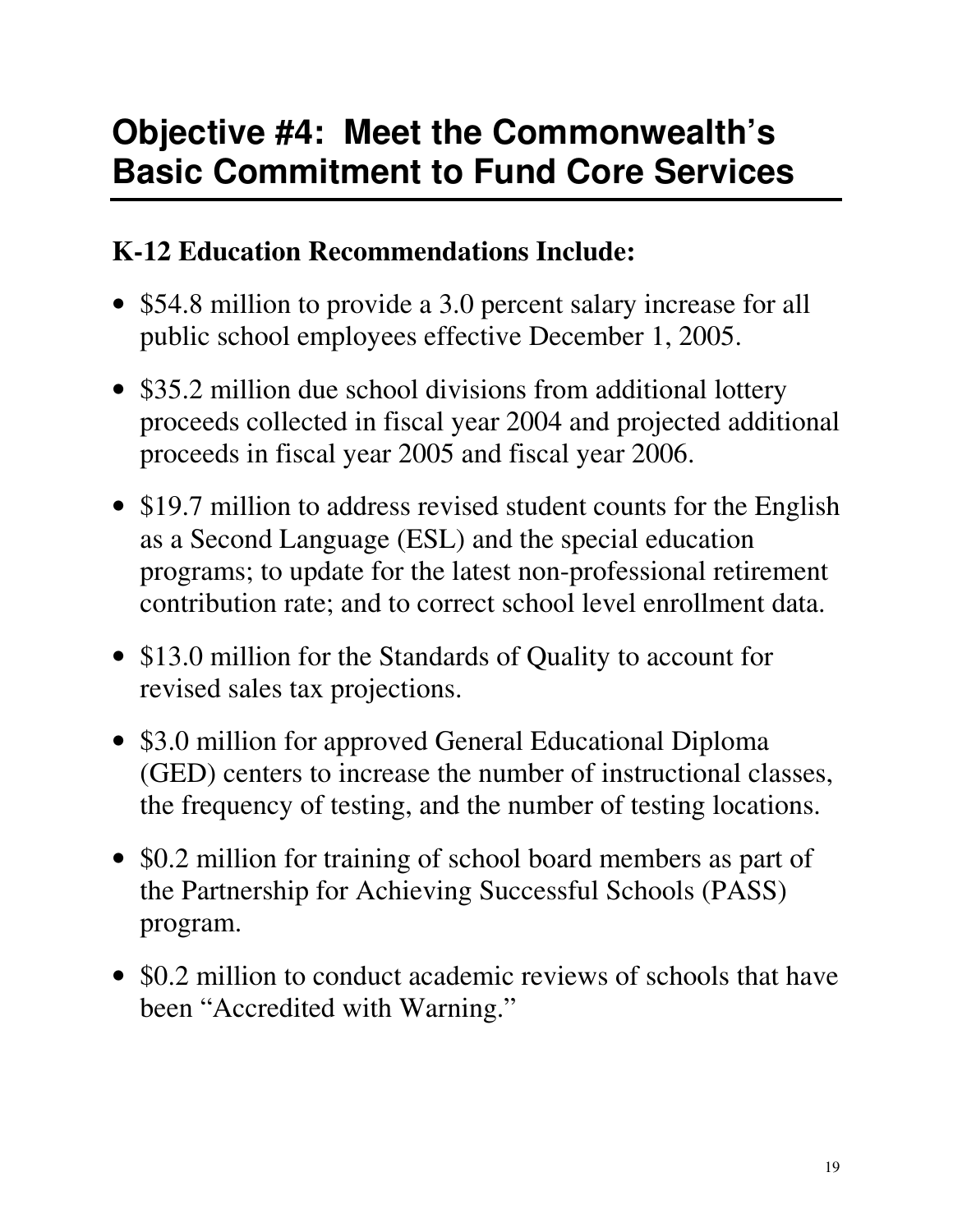### **Higher Education Recommendations Include:**

- \$11.1 million for additional student financial aid to keep college affordable for Virginians in light of recent tuition and fee increases. (Includes undergraduate, graduate, and military dependents.)
- \$1.8 million to increase the Tuition Assistant Grant (TAG) award for students in Virginia's independent, nonprofit colleges by \$100 for undergraduates and graduate students.
- \$16.4 million to expand educational opportunities to help colleges absorb 51,000 new in-state students this decade, and to make sure students complete their degrees in a timely manner. Includes help for preparing low-income middle and high school students to qualify for and succeed in college, plus assistance for other high school students to earn college credits during the senior year.
- \$2.3 million to encourage students who are not college bound to continue working toward high school graduation while pursuing technical training. Also provides funds to train students in high demand health care fields.
- \$11.7 million for a faculty salary increase to help colleges and universities attract and retain faculty.
- \$2.5 million to operate and maintain new facilities at institutions of higher education that will be completed during fiscal year 2006.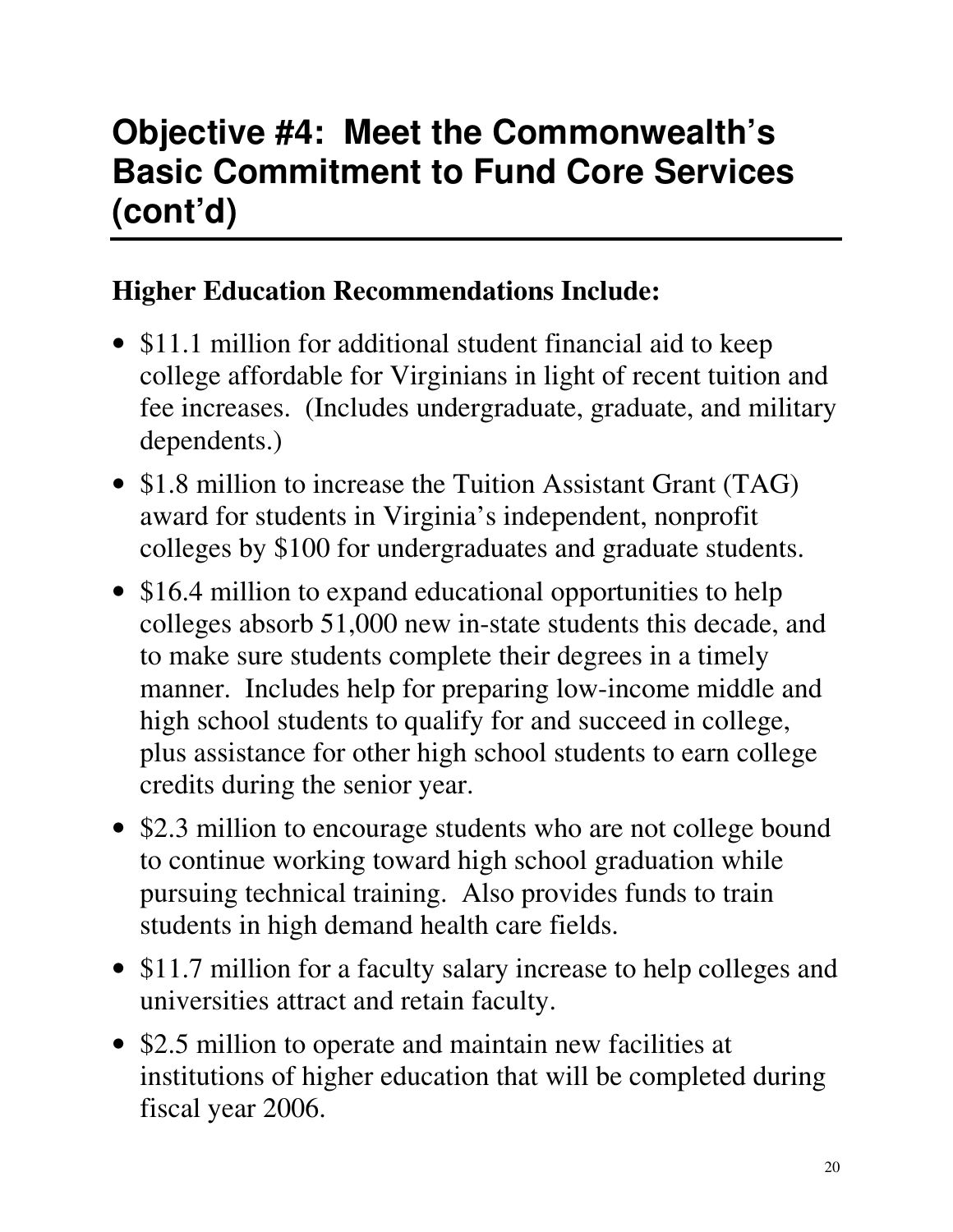#### **Health and Human Resources Recommendations Include:**

- \$189.2 million general fund and \$207.2 million nongeneral fund to address Medicaid growth in enrollment and cost of services.
- \$19.8 million to increase Medicaid rates by 34 percent to improve access to obstetrical care and to expand eligibility for pregnant women.
- \$3.8 million for a 10 percent rate increase to improve access to dental services under Medicaid.
- \$9.4 million general fund and \$33.4 million nongeneral funds to address mandated Temporary Assistance for Needy Families (TANF) cash assistance and childcare caseload.
- \$0.5 million to support additional assisted living facility inspectors and \$4.0 million to raise facility payment rate by \$50 from \$894 to \$944 per month.
- \$2.7 million for local departments of social services to improve child welfare services.
- \$3.6 million for housing, community transition, case management, independent living skills, and guardianship related to Olmstead implementation.
- \$2.9 million to expand mental health crisis stabilization efforts.
- \$6.9 million to meet increased cost of anti-psychotic and other medications.
- \$4.5 million to ensure the availability of early intervention services for developmentally disabled children.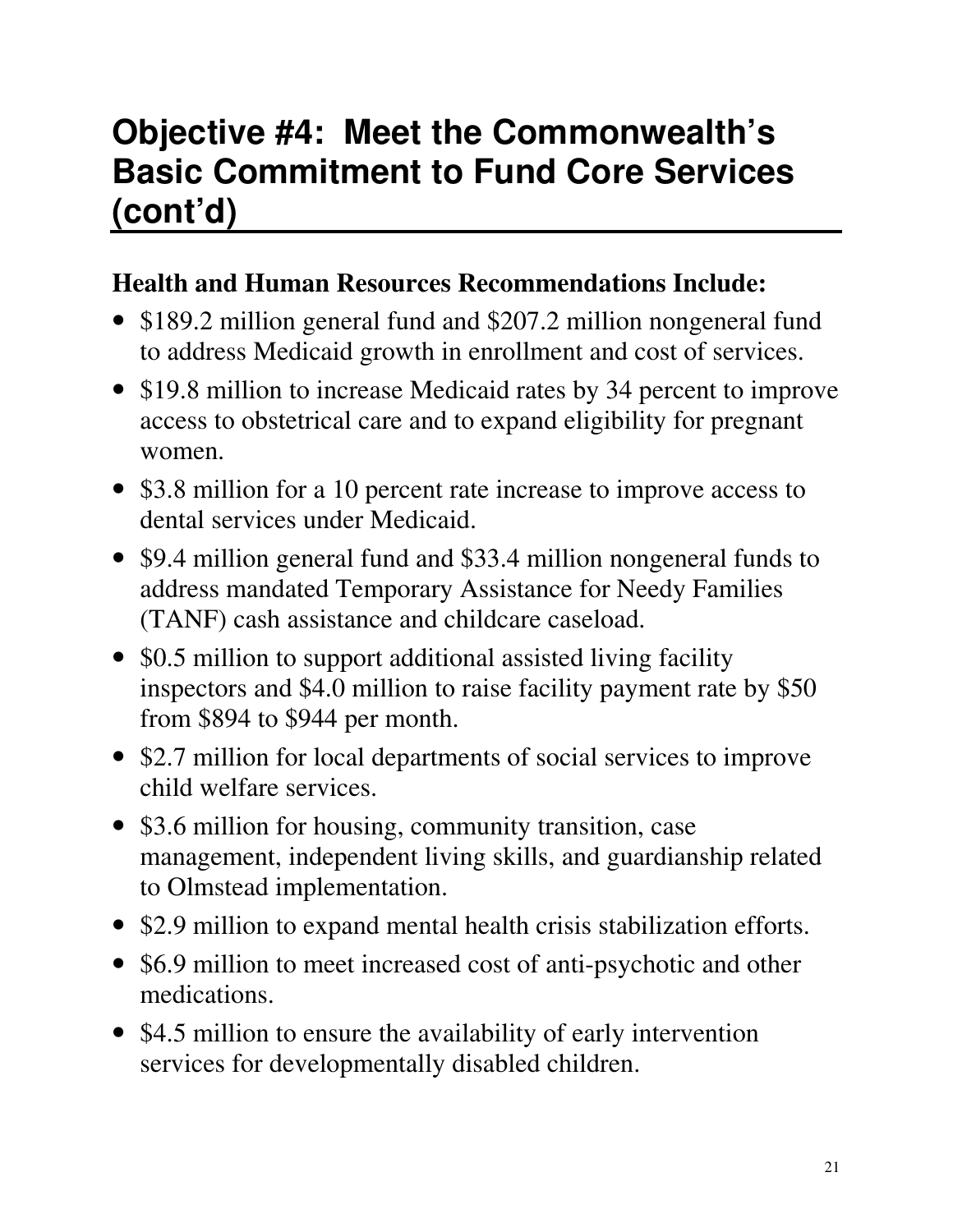### **Public Safety Recommendations Include:**

- \$1.5 million to increase the number of forensic science staff to mitigate rising caseloads and backlogs in the analysis of controlled substances, DNA, and latent prints evidence; to expand the lab space at the Norfolk regional forensic facility; and to establish a new mitochondrial DNA laboratory.
- \$1.5 million to begin phasing in implementation of the Compensation Board's staffing standard for offices of the Commonwealth's Attorneys and to convert three part-time Commonwealth's Attorneys to full-time positions.
- \$1.1 million to strengthen the state's efforts to curb gang violence by providing funding for full-time state trooper positions to investigate gang activities and for positions to train juvenile correctional officers and local prosecutors on gang-related issues.
- \$0.8 million to support 28 law enforcement deputies in 18 localities in order to maintain the standard of one deputy per 1,500 in population.
- \$1.3 million to enhance the use of adult and juvenile correctional centers to allow more effective use of bed space, as well as to increase the number of beds available in the existing correctional systems.
- \$6.7 million to address projected increases in indigent defense costs.
- \$4.2 million for the HB 599 revenue sharing program for law enforcement.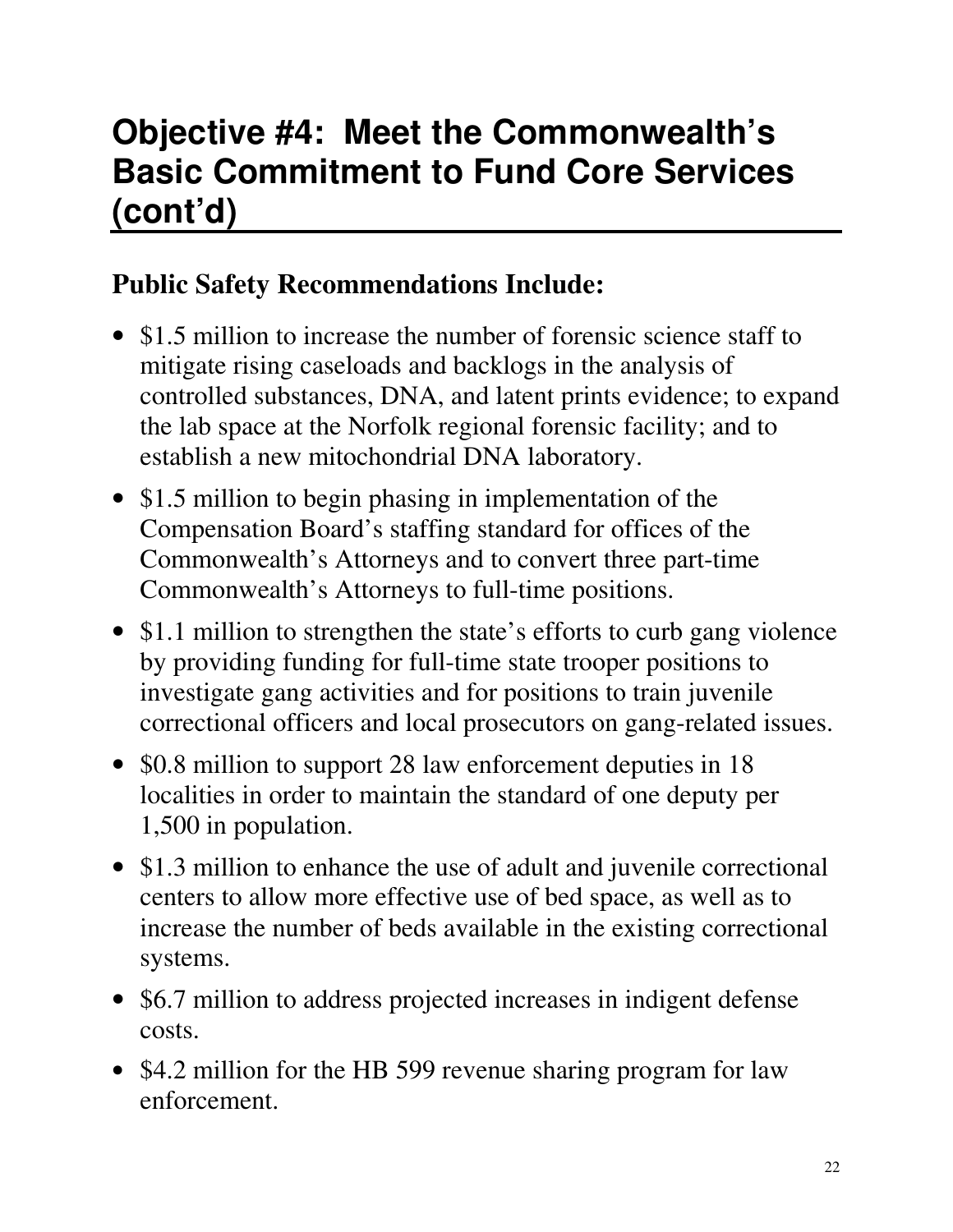### **Economic Development Recommendations Include:**

- \$2.0 million (for a biennial total of \$23.0 million) for the Governor's Development Opportunity Fund.
- \$2.0 million for a semiconductor education grant to Virginia Commonwealth University's School of Engineering in support of the Infineon Technologies, Inc. major expansion.
- \$1.5 million for housing supplements for people with disabilities (supports Olmstead).
- More than \$0.7 million to replace equipment and for highspeed broadband access in Forestry's 69 area offices.
- \$0.5 million to address increased demands in the workforce services program.
- Almost \$0.5 million to staff and operate the new Office of the Secretary of Agriculture and Forestry.
- More than \$0.1 million to match federal funds for occupational safety and health program.
- \$0.2 million for Advantage Virginia Incentive Program and Career Readiness Certificate program.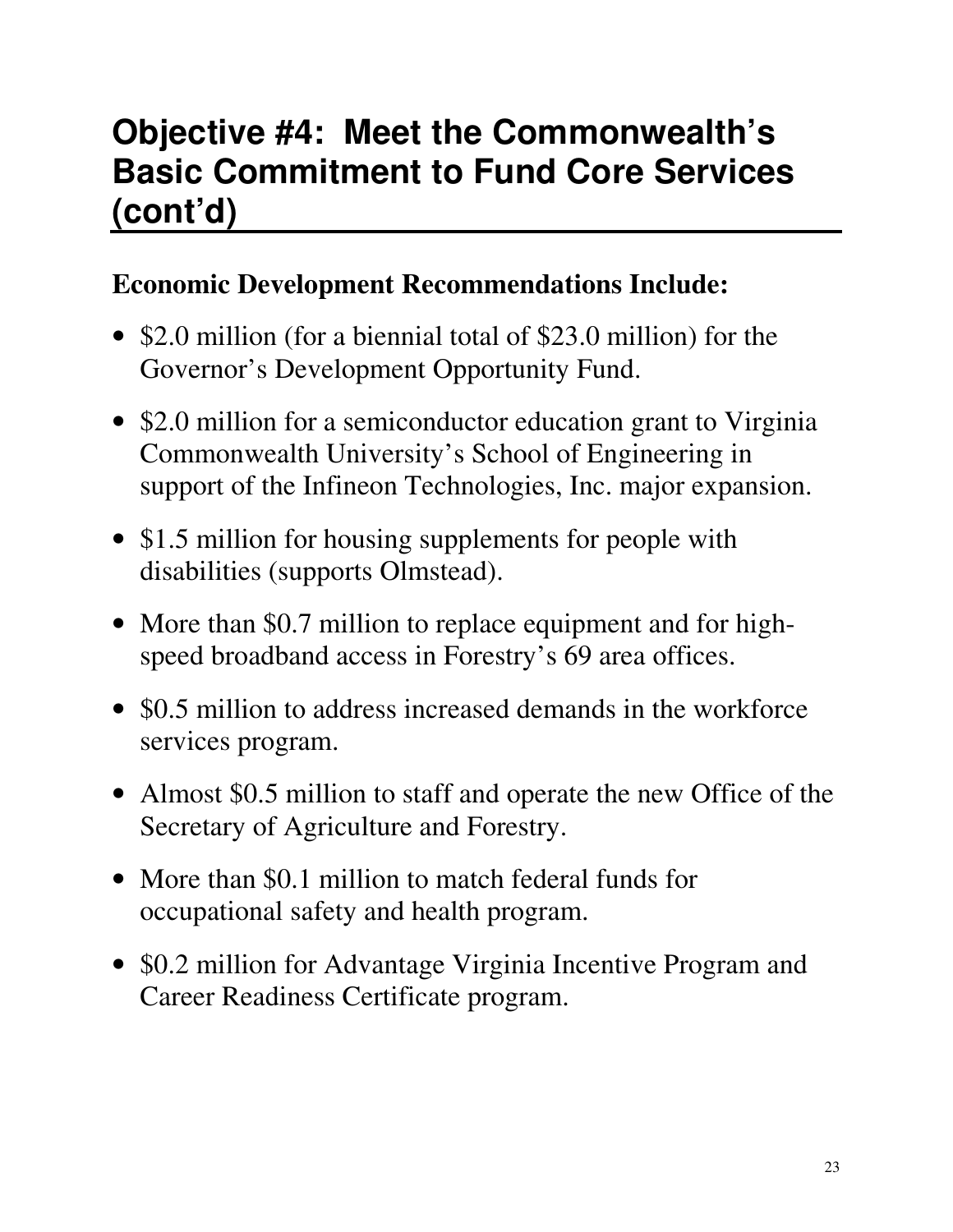### **Natural Resources Recommendations Include:**

- More than \$50 million for natural resources programs over the biennium, including operating and capital.
- \$32.4 million for the Virginia Water Quality Improvement Fund (\$16.2 million for point source pollution control and \$16.2 million for nonpoint source pollution reduction).
- \$1.3 million to repay the treasury loan used to provide Litter Control and Recycling Fund formula grants to localities in fiscal year 2005.
- \$0.7 million to begin to repair dams in state parks.
- \$0.2 million to improve public access and enhance wildlife management of natural area preserves.
- \$0.7 million to provide technical and financial assistance to localities to develop water supply plans.
- Almost \$0.2 million for historic surveys of localities and archeological surveys of threatened sites of historic significance.
- \$0.1 million to support collaborative reviews of military installation projects affecting historic structures.
- \$0.3 million for five additional marine patrol officers to address homeland security responsibilities.
- Almost \$0.5 million to cover utility costs and additional staff associated with the new Virginia Museum of Natural History.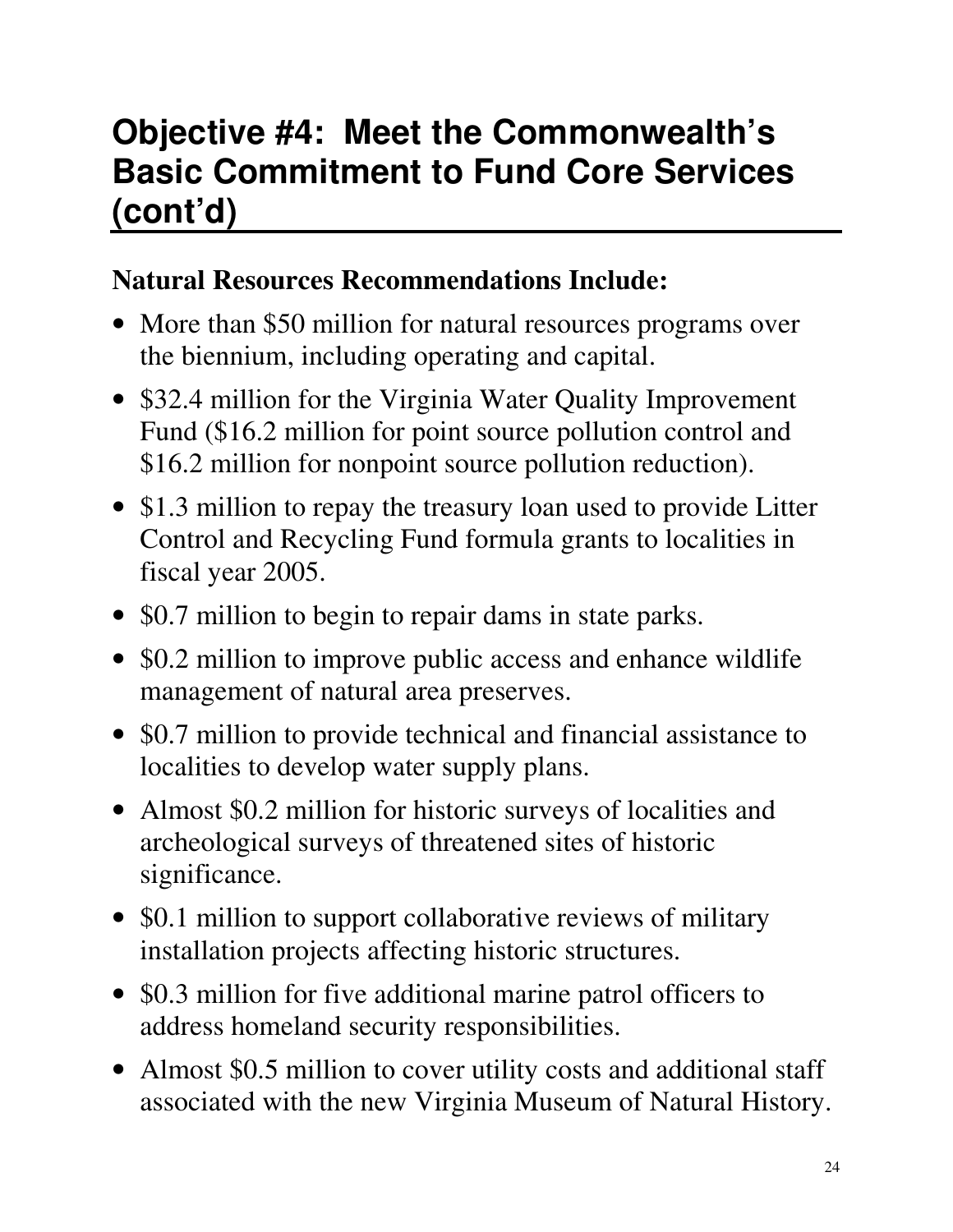### **Employee Compensation Recommendations Include:**

- \$107.8 million to increase the salaries of Virginia's classified employees, faculty, teachers, and other state-supported local employees.
	- − State employees will receive a 3 percent increase effective November 25, 2005, if they fully meet their performance expectations. This action will keep the Commonwealth competitive, and help it attract and retain an educated, dedicated, and motivated workforce.
	- − Faculty at the Commonwealth's public institutions of higher education will receive, on average, a 3 percent increase effective November 25, 2005.
	- − Public school employees funded through the Standards of Quality and state-supported local employees, including constitutional officers and their employees, local social services employees, local election board employees, local health employees, local juvenile justice workers, Community Services Board employees, and others, will also receive a 3 percent salary increase effective December 1, 2005.
- \$32.6 million to cover the general fund share of employee health insurance premium increases for state employees. This funding addresses the increases in utilization and costs. Although employee premiums will increase, there will be no changes in coverage, deductibles, or co-payments.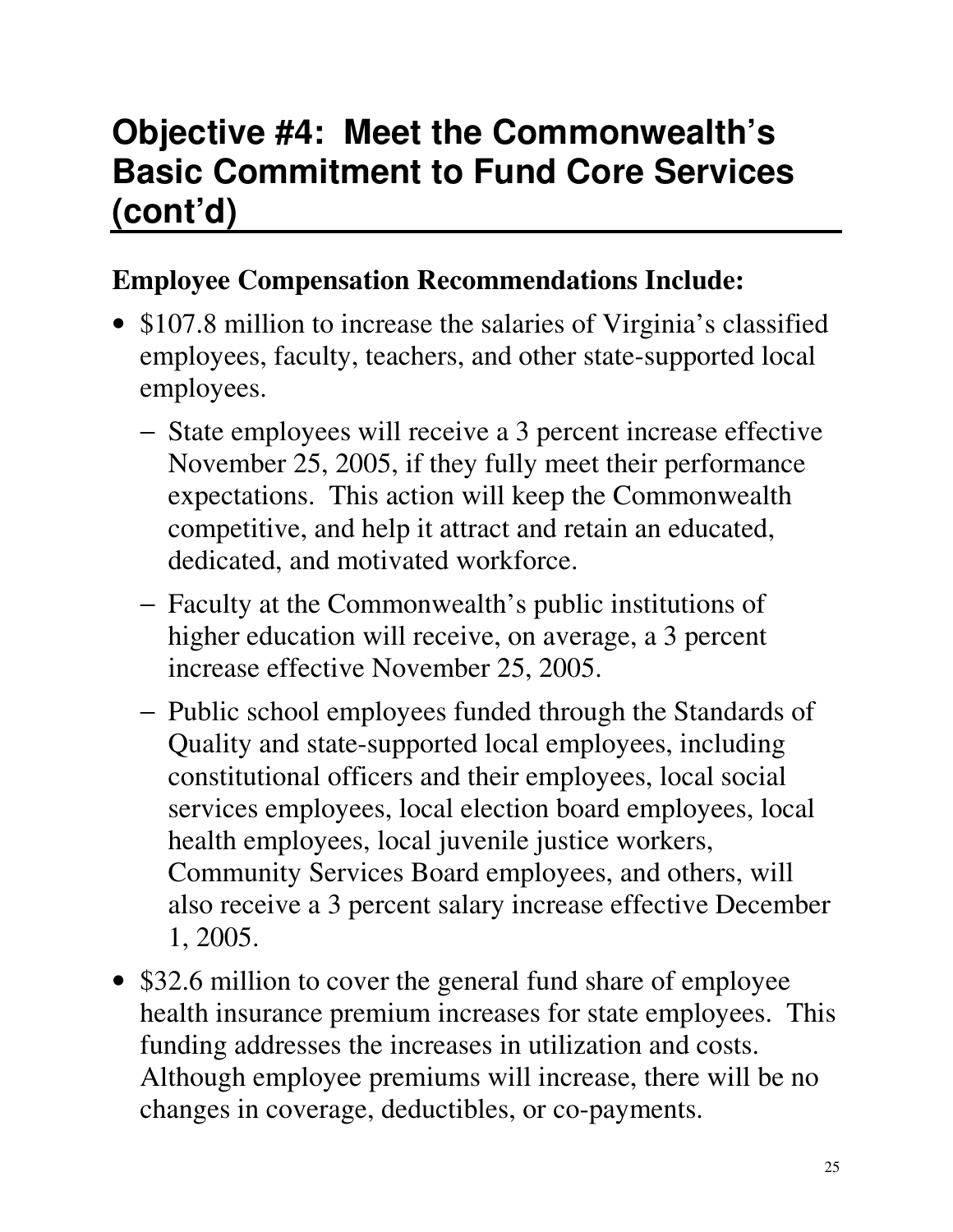### **General Government Recommendations Include:**

- \$1.9 million to support Center for Innovative Technology's defense and homeland security, nanotechnology, life sciences, and small technology business assistance services.
- \$0.6 million to enhance services to veterans including increased staffing for benefit coordination.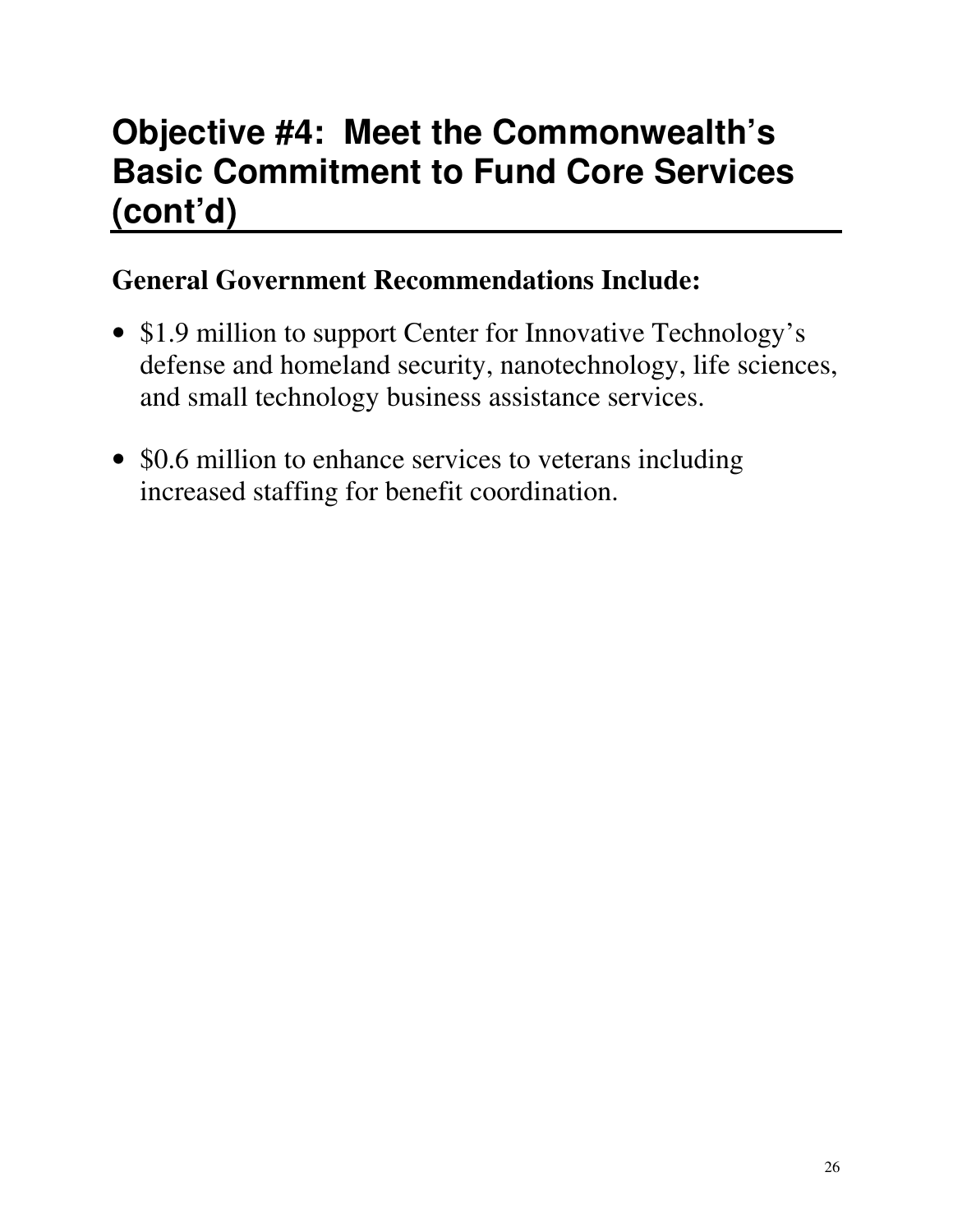# **Providing Substantial Capital Program with No Debt**

### **Capital Outlay Recommendations Include:**

- \$561.6 million (including \$166.5 from the general fund) to fund capital projects with no additional tax-supported debt.
- \$31.6 million to fund the purchase of equipment for 27 capital projects previously authorized by the General Assembly, allowing these projects to progress on schedule.
- \$45.4 million in additional funding to 42 agencies for essential maintenance projects.
- \$69.3 million to fund unanticipated cost increases for 65 previously approved projects.
- \$20.2 million to fund emergency projects throughout the Commonwealth.
- A net increase of \$225.1 million in nongeneral fund dollars to fund 27 higher education projects and three agency projects.
- A net increase of \$170.0 million in institutional debt (revenue bonds) to fund 23 projects at 11 higher education institutions.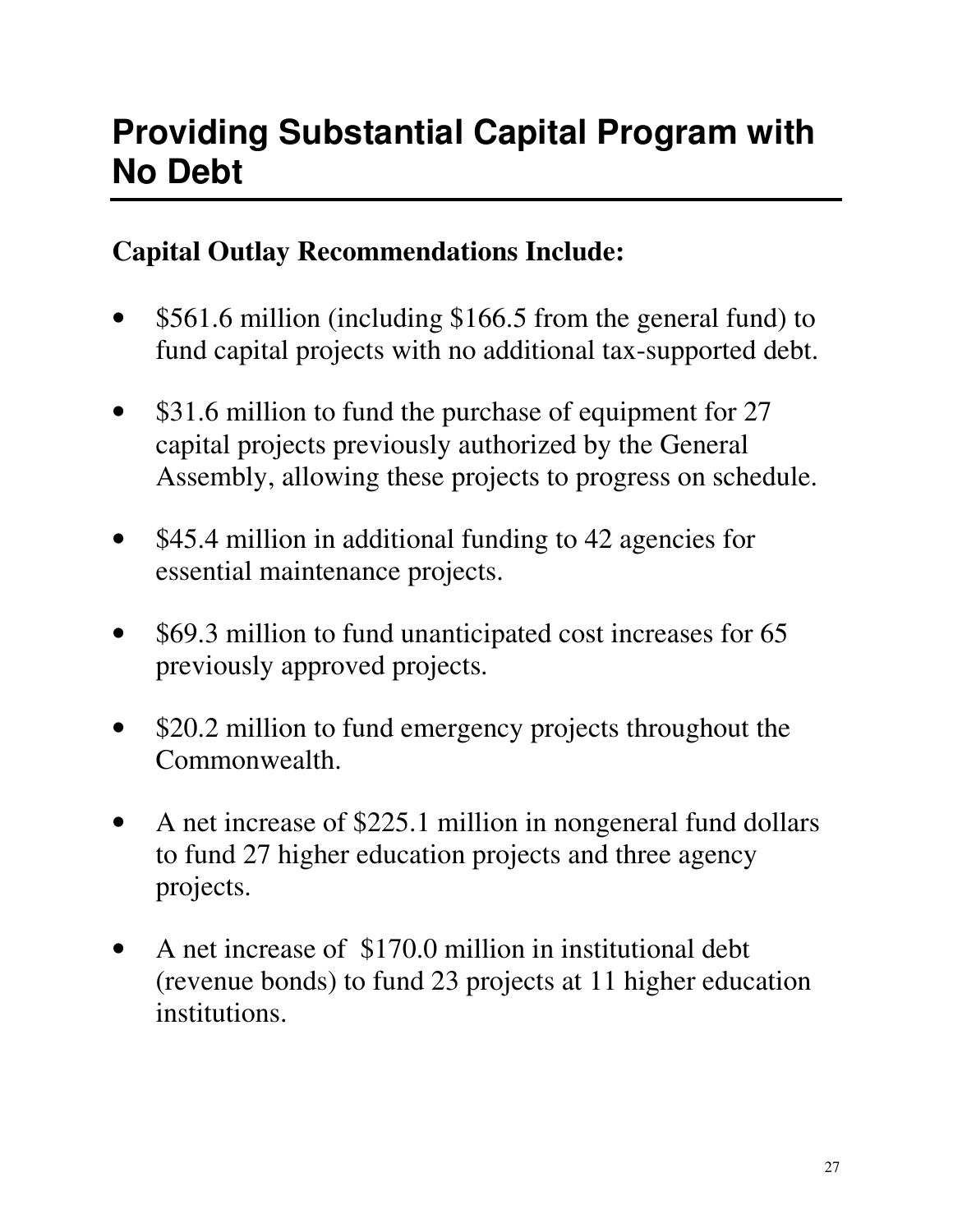### **Summary: General Fund Budget Amendments for 2004-06 Biennium**

| <b>Resources:</b>                            |              |       |
|----------------------------------------------|--------------|-------|
| Available Balance From 6/30/04               | $\mathbb{S}$ | 35.6  |
| <b>Net Additional Revenue</b>                |              | 789.7 |
| <b>Transfers</b>                             |              | 108.3 |
| Appropriation Act Unspent Balance on 6/30/06 |              | 15.2  |
| <b>Total Additional Resources</b>            | \$           | 948.8 |
| <b>Spending:</b>                             |              |       |
| Operating Expense Amendments*                | \$           | 776.3 |
| <b>Capital Outlay Amendments</b>             |              | 166.5 |
| <b>Total Additional Spending</b>             | \$           | 942.8 |
| <b>Ending Balance 6/30/06</b>                | \$           | 6.0   |

\*Additional Revenue Stabilization Fund and Virginia Water Quality Improvement Fund payments as well as fiscal year 2004 surplus lottery proceeds due localities are funded from the June 30, 2004, general fund balance.

**\$ in Millions**